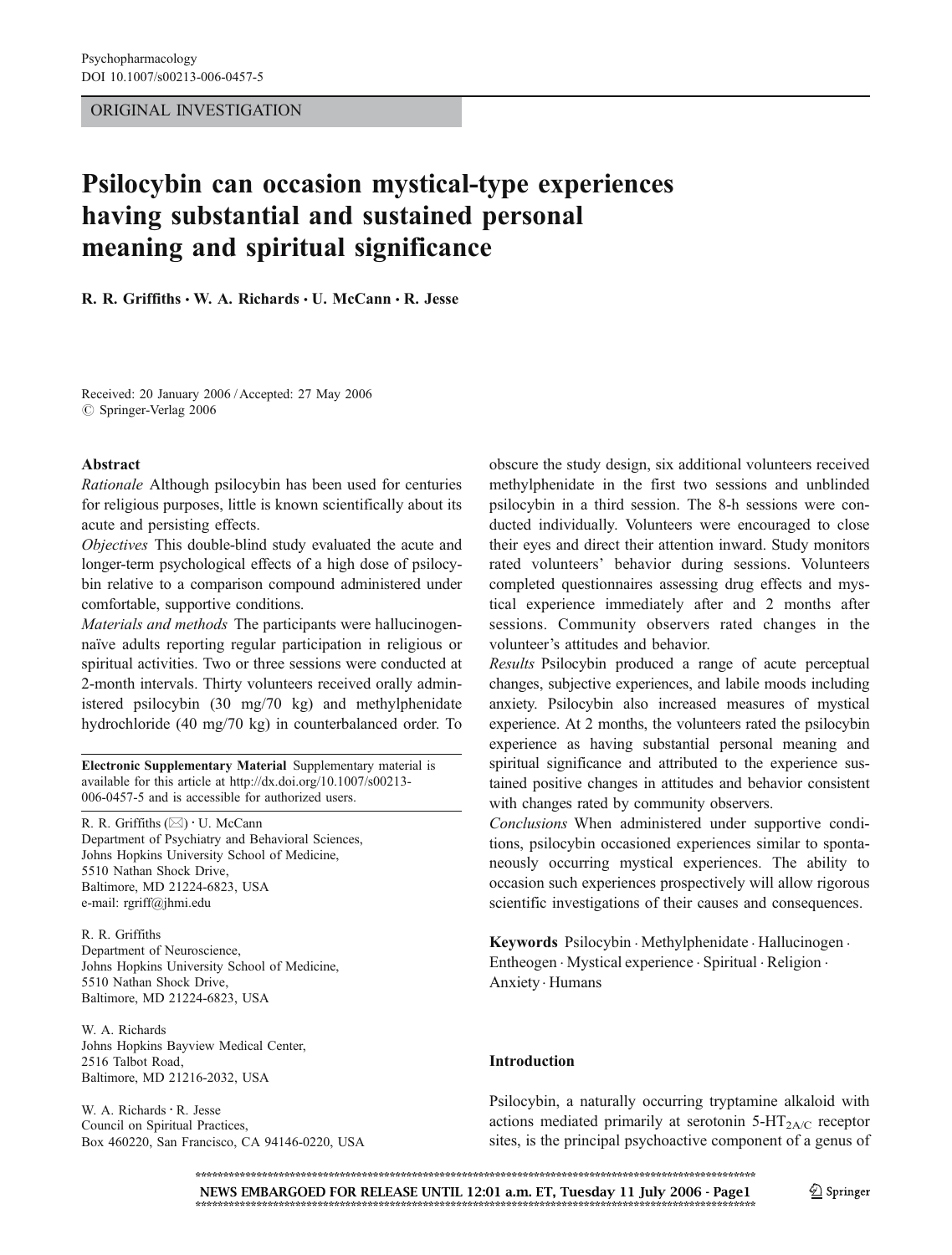<span id="page-1-0"></span>mushrooms (Psilocybe) (Presti and Nichols [2004](#page-15-0)). Psilocybin, in the form of these mushrooms, has been used for centuries, possibly millennia, within some cultures in structured manners for divinatory or religious purposes (Wasson [1980](#page-15-0); Stamets [1996](#page-15-0); Metzner [2004](#page-15-0)). The psychological effects of psilocybin, which are similar to other classical serotonergically mediated hallucinogens [lysergic acid diethylamide (LSD), mescaline, and N,N-dimethyltryptamine (DMT)], include significant alterations in perceptual, cognitive, affective, volitional, and somatesthetic functions, including visual and auditory sensory changes, difficulty in thinking, mood fluctuations, and dissociative phenomena (Isbell [1959;](#page-14-0) Wolbach et al. [1962](#page-15-0); Rosenberg et al. [1964\)](#page-15-0).

Early clinical research with psilocybin in the 1950s and early 1960s attempted to study the effects of psilocybin without recognition of the powerful influences of set and setting (e.g., Isbell [1959](#page-14-0); Hollister [1961;](#page-14-0) Malitz et al. [1960](#page-15-0); Rinkel et al. [1960](#page-15-0)). Subsequent research, which included more preparation and interpersonal support during the period of drug action, found fewer adverse psychological effects, such as panic reactions and paranoid episodes, and increased reports of positively valued experiences (Leary et al. [1963](#page-14-0); Metzner et al. [1965](#page-15-0); Pahnke [1969\)](#page-15-0). In response to the epidemic of hallucinogen abuse that occurred in the 1960s, clinical research with psilocybin and other hallucinogens largely ceased and has resumed only recently. Notably, Vollenweider and colleagues from Switzerland and Gouzoulis-Mayfrank from Germany have reported a series of studies that have characterized the acute subjective, physiological, and perceptual effects of psilocybin (e.g., Vollenweider et al. [1998;](#page-15-0) Gouzoulis-Mayfrank et al. [1999](#page-14-0); Hasler et al. [2004](#page-14-0); Carter et al. [2005\)](#page-14-0).

In the present study, we sought to use rigorous doubleblind clinical pharmacology methods to evaluate both the acute (7 h) and longer-term (2 months) mood-altering and psychological effects of psilocybin (30 mg/70 kg) relative to an active comparison compound (40 mg/70 kg methylphenidate). The study was conducted with 36 well-educated, hallucinogen-naïve volunteers.

# Materials and methods

#### Participants

The participants were recruited from the local community through flyers announcing a "study of states of consciousness brought about by a naturally occurring psychoactive substance used sacramentally in some cultures." There were 135 individuals screened over the telephone and 54 were further screened in person. The 36 study participants (14 males) were medically and psychiatrically healthy, without histories of hallucinogen use, and without family histories of schizophrenia or other psychotic disorders or bipolar I or II disorder. The participants had an average age of 46 years (range 24 to 64) and were well educated; 97% (35 volunteers) were college graduates and 56% (20 volunteers) had post-graduate degrees. Eighty-three percent (30 volunteers) were employed full time, with the remainder employed part time. Fifty-three percent (19 volunteers) indicated affiliation with a religious or spiritual community, such as a church, synagogue, or meditation group. All 36 volunteers indicated at least intermittent participation in religious or spiritual activities such as religious services, prayer, meditation, church choir, or educational or discussion groups, with 56% (20 volunteers) reporting daily activities and an additional 39% (14 volunteers) reporting at least monthly activities. The volunteers did not receive monetary compensation for participation. Although most volunteers had very busy personal and professional schedules, they were interested in the study and made participation a priority. Based on interviews, their motivation for participation was curiosity about the effects of psilocybin and the opportunity for extensive self-reflection in the context of both the day-long drug sessions and the meetings with the monitors that occurred between sessions. The Institutional Review Board of the Johns Hopkins University School of Medicine approved the study, and all volunteers gave their informed consent before participation.

# Study design

The study compared psilocybin (30 mg/70 kg) and methylphenidate hydrochloride (40 mg/70 kg) using a double-blind between-group, crossover design that involved two or three 8-h drug sessions conducted at 2 month intervals. Thirty-six volunteers were randomly assigned to receive either two sessions  $(N=30)$  or three sessions  $(N=6)$ . The group of 30 volunteers were then randomly assigned to receive psilocybin or methylphenidate on the first session (15 per group), with the alternative drug administered on the second session. The other six volunteers received methylphenidate on the first two sessions and unblinded psilocybin on the third session. The purpose of this condition was primarily to obscure the study design to the participants and monitors (see "[Expectancy](#page-2-0)" section), and data from the six participants were not used in the statistical analyses; however, those data were generally consistent with the results described in this report. Outcome measures obtained throughout the drug sessions included blood pressure and monitor ratings of participant mood and behavior. At about 7 h after drug ingestion (when the primary drug effects had subsided), the participants completed several questionnaires designed to assess various aspects of hallucinogen experience

\*\*\*\*\*\*\*\*\*\*\*\*\*\*\*\*\*\*\*\*\*\*\*\*\*\*\*\*\*\*\*\*\*\*\*\*\*\*\*\*\*\*\*\*\*\*\*\*\*\*\*\*\*\*\*\*\*\*\*\*\*\*\*\*\*\*\*\*\*\*\*\*\*\*\*\*\*\*\*\*\*\*\*\*\*\*\*\*\*\*\*\*\*\*\*\*\*\*\*\*\* NEWS EMBARGOED FOR RELEASE UNTIL 12:01 a.m. ET, Tuesday 11 July 2006 - Page 2 \*\*\*\*\*\*\*\*\*\*\*\*\*\*\*\*\*\*\*\*\*\*\*\*\*\*\*\*\*\*\*\*\*\*\*\*\*\*\*\*\*\*\*\*\*\*\*\*\*\*\*\*\*\*\*\*\*\*\*\*\*\*\*\*\*\*\*\*\*\*\*\*\*\*\*\*\*\*\*\*\*\*\*\*\*\*\*\*\*\*\*\*\*\*\*\*\*\*\*\*\*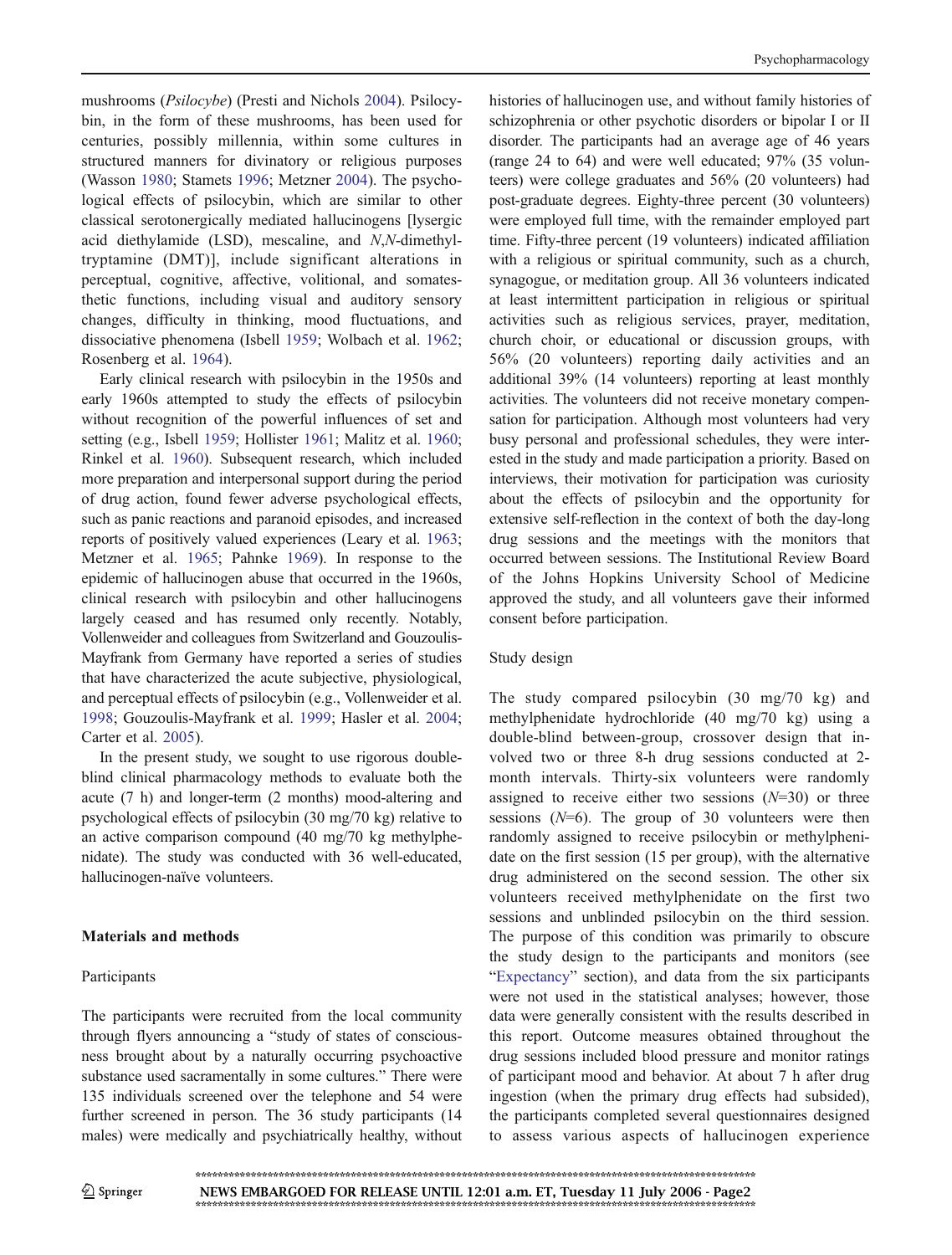<span id="page-2-0"></span>(described below). The longitudinal measures assessed before and 2 months after each drug session included measures of psychiatric symptoms, personality measures, quality of life, and lifetime mystical experiences. A 1-year follow-up assessment is still underway.

# Drug conditions

Psilocybin and methylphenidate were administered in identically appearing opaque, size 0 gelatin capsules with approximately 180 ml water. The dose of psilocybin (30 mg/70 kg) was selected as a high safe dose based on non-blind (Malitz et al. [1960;](#page-15-0) Metzner et al. [1965](#page-15-0); Leuner [1981\)](#page-15-0) and blind (Pahnke [1963,](#page-15-0) [1969](#page-15-0)) studies conducted with hallucinogen-naïve individuals in the 1950s–1960s. The methylphenidate dose (40 mg/70 kg) was selected for the comparison condition because it is a high, discriminable but safe dose, it has an onset and duration of subjective effects similar to psilocybin, and it produces some subjective effects (e.g., excitability, nervousness, and/or increased positive mood) overlapping with those of psilocybin (Chait [1994](#page-14-0); Rush et al. [1998;](#page-15-0) Kollins et al. [1998\)](#page-14-0).

# Meetings with monitor before and after sessions

The primary monitor met with each participant on four occasions before his or her first session (for 8 h total) and on four occasions (for 4 h total) after each session. A major purpose of the participant-monitor meetings was to develop and maintain rapport and trust, which is believed to minimize the risk of adverse reactions to psilocybin (Metzner et al. [1965](#page-15-0)). During these meetings, the participant's life history and current life circumstances were reviewed. The preparation of participants by the monitors explicitly included the monitor's expectation that the drug session experiences could increase personal awareness and insight, however, avoided even mention of the criteria used to assess mystical experiences. A male clinical psychologist (W.R.) with extensive prior experience monitoring hallucinogen sessions and a female clinically trained social worker (M.C.) served as primary and assistant monitors, respectively, for all study participants.

#### Drug sessions

The participants were instructed to consume a low-fat breakfast before reporting to the research unit at 0800 hours, about 1 h before drug administration. A urine sample was taken to verify drug-free status, and the participants were encouraged to relax and reflect before drug administration. The 8-h drug sessions were conducted in an aesthetic livingroom-like environment designed specifically for the study. Two monitors were present with a single participant throughout the session. For most of the time during the session, the participant was encouraged to lie down on the couch, use an eye mask to block external visual distraction, and use headphones through which a classical music program was played. The same music program was played for all participants in all sessions. The participants were encouraged to focus their attention on their inner experiences throughout the session. If a participant reported significant fear or anxiety, the monitors provided reassurance verbally or physically (e.g., with a supportive touch to the hand or shoulder). The sessions were videotaped and about 25% were reviewed by the first author to verify session procedures.

# Expectancy

It is widely believed that expectancy plays a large role in the qualitative effects of hallucinogens (Metzner et al. [1965](#page-15-0)). Some expectancy effects are unavoidable because it would be unethical not to inform both the participants and the session monitors about the range of possible effects with hallucinogens. In addition, it is believed by many that ethical hallucinogen administration requires that sessions be monitored by individuals who are familiar with such altered states of consciousness (Masters and Houston [1966;](#page-15-0) Roberts [2001](#page-15-0); Stolaroff [2001\)](#page-15-0). Thus, the beliefs of the session monitors introduce another source of expectancy. While it was not possible to completely eliminate such expectancy effects, it was possible to significantly reduce such effects by studying participants without personal histories of hallucinogen use, by studying only a single participant at a time, and by using an experimental design and instructional sets that provided the expectation that sessions could involve not only the administration of a wide range of psilocybin doses but also a range of novel drugs, some of which could produce effects that overlap with those produced by psilocybin. Expectancy effects were also reduced because the experimental design was further obscured from both participants and monitors, who were not aware of which or how many participants would have a final unblinded psilocybin session (see "Instructions to participants and monitors").

### Instructions to participants and monitors

The participants and monitors were informed that the participants would have either two or three sessions and that, in at least one session, they would receive a moderate or high dose of psilocybin. They were informed that an inactive placebo, a low dose of psilocybin or various doses of 11 other drugs that could produce various effects (dextromethorphan, nicotine, diphenhydramine, caffeine, methylphenidate, amphetamine, codeine, alprazolam, diazepam, triazolam, or secobarbital), could be administered in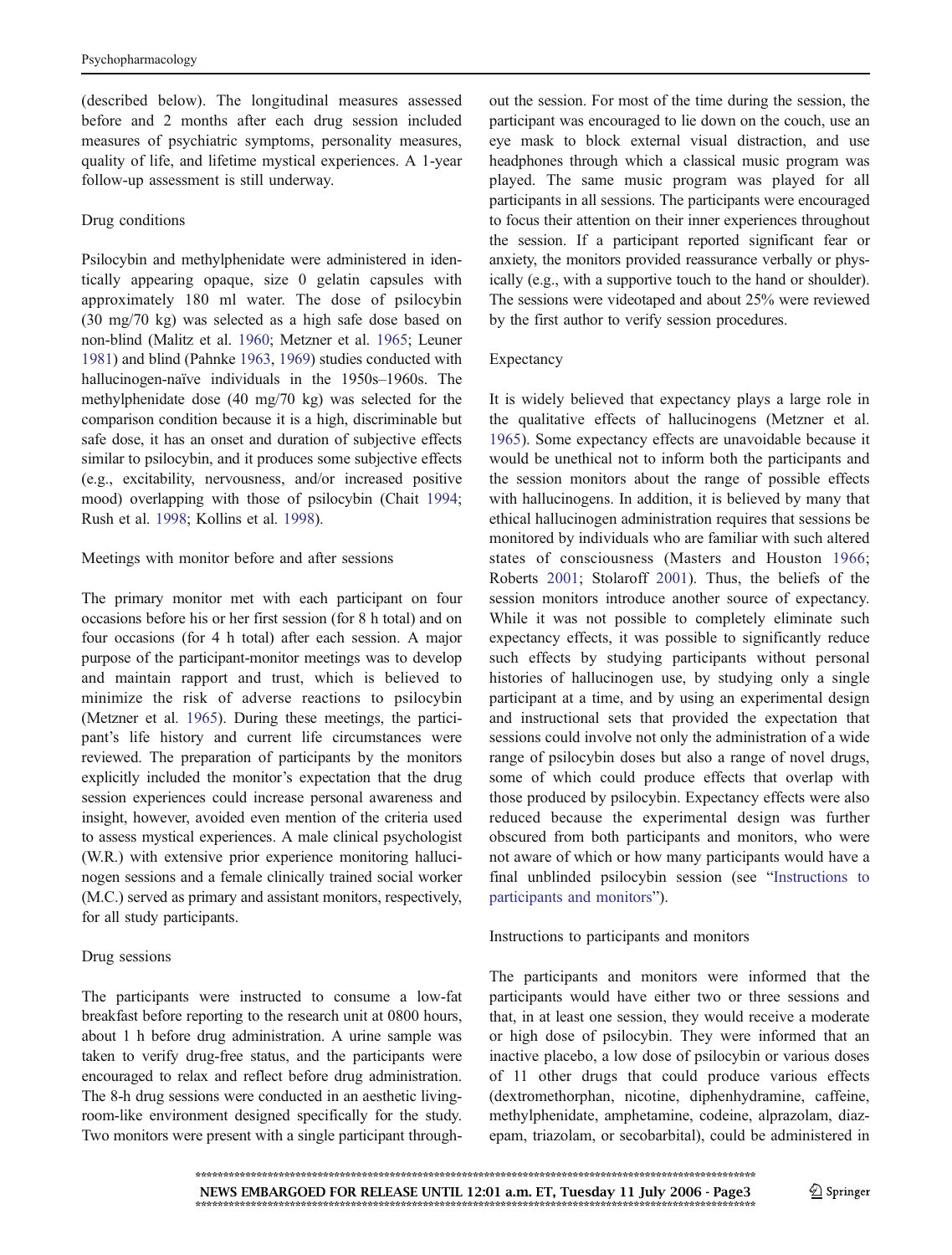sessions in which a moderate or high dose of psilocybin was not administered. After data collection 2 months after the second session, the six participants who received methylphenidate on the first and second session were informed that they would have a third session that would involve administration of a moderate or high dose of psilocybin. These six sessions were the only unblinded sessions. To help focus the participants on their experiences during the sessions, they were not asked to guess whether or not they received psilocybin. However, the monitors completed a rating form which recorded their guesses about the contents of capsules approximately 7 h after capsule administration but before the participant completed detailed questionnaires describing his or her experiences. The participants were given no information about these or any other monitor ratings.

Measures assessed throughout the session

Ten minutes before and 30, 60, 90, 120, 180, 240, 300, and 360 min after capsule administration, monitor ratings, blood pressure, and heart rate were obtained.

Blood pressure and heart rate Blood pressure (systolic, diastolic, and mean arterial pressure using oscillometric method with the blood pressure cuff placed on the arm) and heart rate were monitored using a Non-Invasive Patient Monitor Model 507E (Criticare Systems, Waukesha, WI, USA).

Monitor rating questionnaire At the same time-points at which the physiological measures were taken, the two session monitors completed the Monitor Rating Questionnaire, which involved rating or scoring 20 dimensions of the participant's behavior or mood (Table [1\)](#page-7-0). The dimensions expressed as peak scores in Table [1](#page-7-0) were rated on a five-point scale from 0 to 4. The dimensions expressed as total duration in Table [1](#page-7-0) were rated as the estimated number of minutes since the last rating. The data were the mean of the two monitor ratings at each time-point.

Measures assessed 7 h after drug administration

At about 7 h after capsule administration, when the major drug effects had subsided, the participants completed three empirically derived (i.e., via factor analysis) questionnaires assessing subjective drug effects and two questionnaires assessing mystical experience, as described below. The participants typically completed these questionnaires in about 40 min.

Hallucinogen rating scale This 99-item questionnaire, which was designed to show sensitivity to the hallucinogen N,N-dimethyltryptamine (Strassman et al. [1994;](#page-15-0) Riba et al. [2001](#page-15-0)), consists of six subscales assessing various aspects of hallucinogen effects (intensity, somaesthesia, affect, perception, cognition, and volition).

APZ The APZ is a 72-item yes/no questionnaire designed to assess altered states of consciousness induced by drug (e.g., DMT or psilocybin) or non-drug (e.g., perceptual deprivation, hypnosis, and sensory overload) manipulations (Dittrich [1998](#page-14-0)). The three major scales on the APZ are the OSE (oceanic boundlessness, a state common to classic mystical experiences including feelings of unity and transcendence of time and space), the AIA (dread of ego dissolution, dysphoric feelings similar to those of some "bad trips" described by hallucinogen users), and the VUS (visionary restructuralization, which includes items on visual pseudo-hallucinations, illusions, and synesthesias). The data on each scale were expressed as a proportion of the maximum possible score.

Addiction research center inventory (ARCI) The ARCI was developed to differentiate subjective effects among several classes of psychoactive drugs including hallucinogens (Haertzen [1966](#page-14-0)). The short form of the ARCI consists of 49 true/false questions and contains five major scales: lysergic acid diethylamide (LSD, a hallucinogen-sensitive scale that is often interpreted as providing a measure of dysphoric changes); pentobarbital, chlorpromazine, and alcohol group (PCAG, a sedative sensitive scale); benzedrine group (BG); amphetamine (A) scales (amphetaminesensitive scales); and morphine-benzedrine group (MBG, often interpreted as a measure of euphoria) (Martin et al. [1971;](#page-15-0) Jasinski [1977\)](#page-14-0). The participants were instructed to answer the questions on the ARCI with reference to the effects they experienced after they received the capsules that morning.

States of consciousness questionnaire This 100-item questionnaire is rated on a six-point scale [0=none, not at all; 1=so slight, cannot decide; 2=slight; 3=moderate; 4=strong (equivalent in degree to any previous strong experience or expectation of this description); and 5=extreme (more than ever before in my life and stronger than 4)]. Forty-three items on this questionnaire comprised the current version of the Pahnke–Richards Mystical Experience Questionnaire (Pahnke [1969;](#page-15-0) Richards [1975\)](#page-15-0), which was designed to assess mystical experiences, used as a primary outcome measure in the Good Friday Experiment (Pahnke [1963;](#page-15-0) Doblin [1991](#page-14-0)), and has been shown to be sensitive to other hallucinogens (Turek et al. [1974;](#page-15-0) Richards et al. [1977](#page-15-0)). This questionnaire is based on the classic descriptive work on mystical experiences and the psychology of religion by Stace [\(1960\)](#page-15-0), and it provides scale scores for each of seven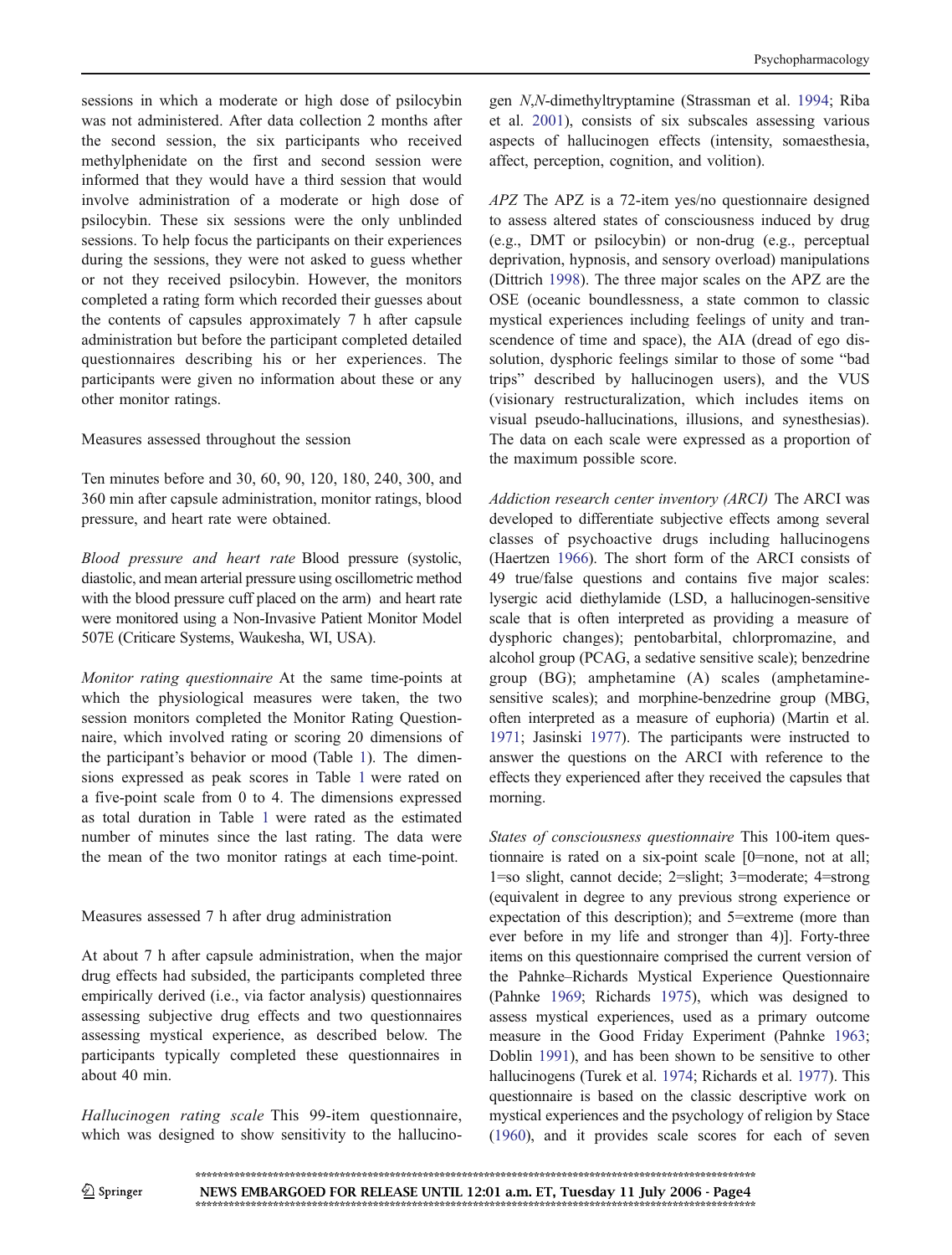domains of mystical experiences: internal unity (pure awareness; a merging with ultimate reality); external unity (unity of all things; all things are alive; all is one); transcendence of time and space; ineffability and paradoxicality (claim of difficulty in describing the experience in words); sense of sacredness (awe); noetic quality (claim of intuitive knowledge of ultimate reality); and deeply felt positive mood (joy, peace, and love). The specific items in each of the scales of the Pahnke–Richards Mystical Experience Questionnaire are available online as Electronic Supplementary Material, Table 1. The data on each scale were expressed as a proportion of the maximum possible score. Based on prior research (Pahnke [1969](#page-15-0)), the criteria for designating a volunteer as having had a "complete" mystical experience were that the scores on each of the following scales had to be at least 0.6: unity (either internal or external, whichever was greater), transcendence of time and space, ineffability, sense of sacredness, noetic quality, and positive mood. The remaining 57 items in the questionnaire served as distracter items.

Mysticism scale This 32-item questionnaire was developed to assess primary mystical experiences (Hood et al. [2001](#page-14-0); Spilka et al. [2005\)](#page-15-0). The Mysticism Scale has been extensively studied, demonstrates cross-cultural generalizability, and is well regarded in the field of the psychology of religion (Hood et al. [2001;](#page-14-0) Spilka et al. [2005\)](#page-15-0) but has not previously been used to assess changes after a drug experience. A total score and three empirically derived factors are measured: interpretation (corresponding to three mystical dimensions described by Stace ([1960\)](#page-15-0): noetic quality, deeply felt positive mood, and sacredness); introvertive mysticism (corresponding to the Stace dimensions of internal unity, transcendence of time and space, and ineffability); and extrovertive mysticism (corresponding to the dimension of the unity of all things/all things are alive). The items were rated on a nine-point scale (−4=this description is extremely not true of my own experience or experiences; 0=I cannot decide; and +4=this description is extremely true of my own experience or experiences). For the version of the questionnaire used 7 h after drug administration, the participants were instructed to complete the questionnaire with reference to their experiences after they received the capsules that morning.

# Measures assessed 2 months post-session

At 7 to 8 weeks after each session and before any additional session, the participants returned to the research facility and completed a series of questionnaires to assess possible persisting changes in attitudes, mood, or behavior as well as possible changes in standardized measures of personality,

mood, and spirituality. The participants typically completed these questionnaires in about 75 min.

At about this same time, community observer ratings of participants' attitudes and behavior were obtained by telephone. The outcome measures at this time-point are described below.

Persisting Effects Questionnaire This 89-item questionnaire sought information about changes in attitudes, moods, behavior, and spiritual experience that, on the basis of prior research (Pahnke [1963,](#page-15-0) [1969](#page-15-0); Doblin [1991](#page-14-0); Richards et al. [1977\)](#page-15-0), would possibly be sensitive to the effects of psilocybin 2 months after the session. Eighty-six of the items were rated on a six-point scale (0=none, not at all; 1=so slight, cannot decide; 2=slight; 3=moderate; 4=strong; and 5=extreme, more than ever before in your life and stronger than 4). Sixty-six of the items were from Pahnke [\(1963](#page-15-0), [1969](#page-15-0)) and 20 items were new. For purposes of summarizing the results before data analysis, 61 of the 86 items were judged as likely to be unambiguously divided into six categories: positive attitudes about life and/or self, negative attitudes about life and/or self, positive mood changes, negative mood changes, altruistic/positive social effects, and antisocial/negative social effects. Six raters independently sorted the 61 items into the six categories. Three items were excluded because fewer than five of the six raters agreed on the categories. For the remaining 58 items, at least five of the six raters agreed with the assignment of each item to each category, suggesting the appropriateness of the category descriptors. The category descriptors and the number of items associated with each category were: positive attitudes about life and/or self (17 items), negative attitudes about life and/or self (17 items), positive mood changes (four items), negative mood changes (four items), altruistic/positive social effects (eight items), and antisocial/negative social effects (eight items). Two additional categories were comprised of one item each: positive behavior change and negative behavior change. For scoring purposes, the eight category scores based on a total of 60 items were expressed as the percentage of the maximum possible score. The items in each of the categories of the Persisting Effects Questionnaire are available online as electronic supplementary material, Table 2. The remaining 23 items in the questionnaire that did not readily fit into the categories predominately reflected aspects of spirituality and mystical experience; these domains were characterized by other outcome measures.

The questionnaire also included these three questions: (1) How personally meaningful was the experience (rated  $1=$  no more than routine, everyday experiences;  $2=$  similar to meaningful experiences that occur on average once or more a week; 3=similar to meaningful experiences that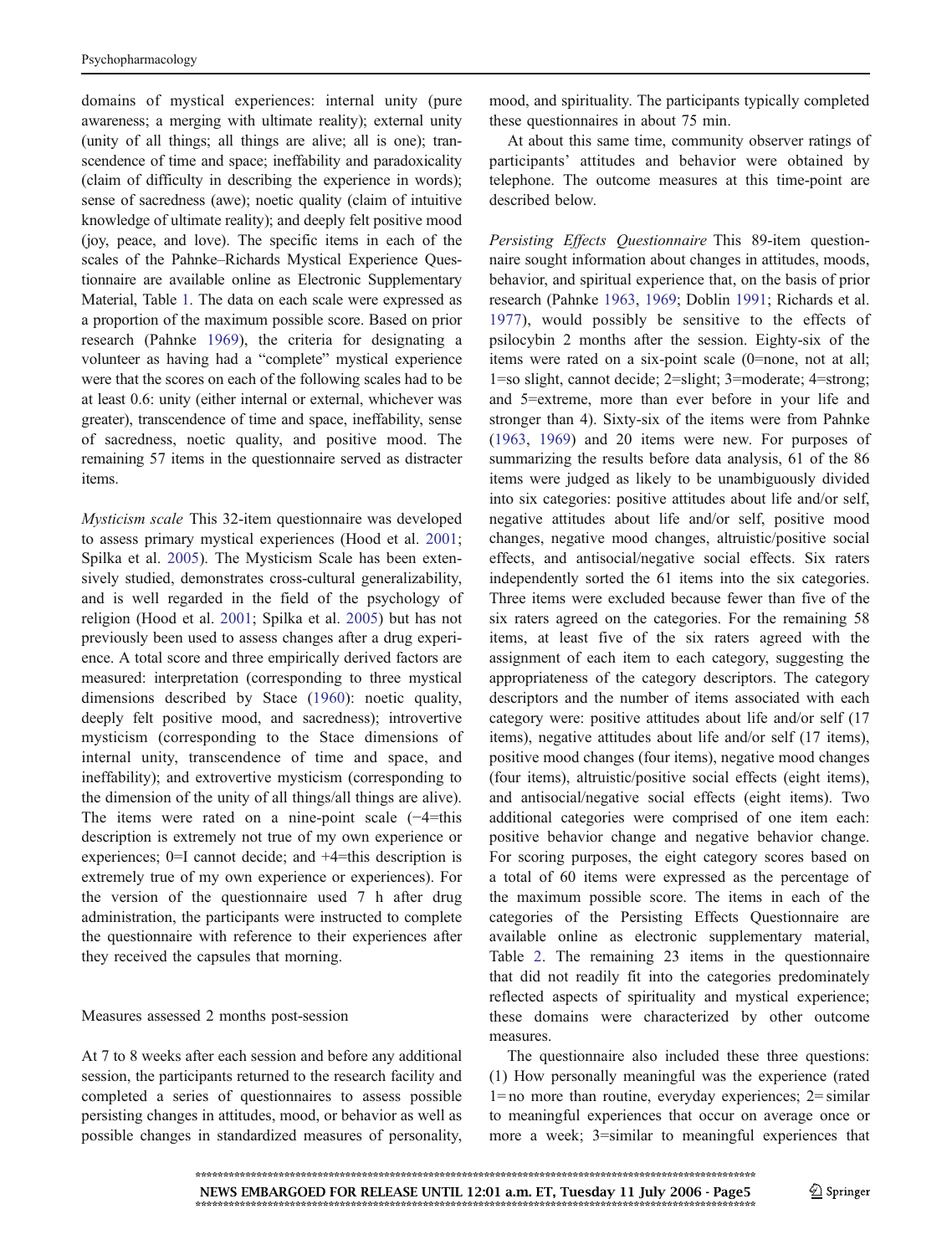occur on average once a month; 4=similar to meaningful experiences that occur on average once a year; 5=similar to meaningful experiences that occur on average once every 5 years; 6=among the 10 most meaningful experiences of my life; 7=among the 5 most meaningful experiences of my life; and 8=the single most meaningful experience of my life)? (2) Indicate the degree to which the experience was spiritually significant to you (rated 1=not at all, 2=slightly, 3=moderately, 4=very much, 5=among the 5 most spiritually significant experiences of my life, and 6=the single most spiritually significant experience of my life). (3) Do you believe that the experience and your contemplation of that experience have led to change in your current sense of personal wellbeing or life satisfaction (rated +3=increased very much,  $+2$ =increased moderately,  $+1$ =increased slightly, 0=no change, −1=decreased slightly, −2=decreased moderately, and −3=decreased very much)?

This questionnaire was developed after the initiation of the study and was completed by all 24 of the 30 participants who thereafter received psilocybin and methylphenidate in counterbalanced order in the first two sessions (12 participants in each of the two drug orders).

Mysticism Scale-Lifetime The Lifetime version of this previously described questionnaire instructed the participants to answer questions with reference to their total life experiences. This questionnaire was completed at screening and at 2 months after each session.

Spiritual Transcendence Scale This 24-item questionnaire assesses a construct that reflects an individual's effort to create a broad sense of personal meaning in his or her life and has been shown to demonstrate cross-cultural generality (Piedmont [1999,](#page-15-0) [2005](#page-15-0), [2006;](#page-15-0) Piedmont and Leach [2002\)](#page-15-0). A total score and three empirically derived factors are scored: prayer fulfillment, universality, and connectedness. This questionnaire was completed at screening and at 2 months after each session.

NEO Personality Inventory (NEO PI-R) This 241-item questionnaire, which was completed on a computer, permits the assessment of five major personality factors: neuroticism, extraversion, openness, agreeableness, and conscientiousness (Costa and McCrae [1992](#page-14-0)). This questionnaire was completed at screening and at 2 months after each session.

PANAS-X (Positive and Negative Affect Schedule Expanded Form) This 60-item questionnaire permits the assessment of two broad general factors (positive affect and negative affect) accounting for most of the variance in self-rated affect (Watson and Clark [1994,](#page-15-0) [1997\)](#page-15-0). The version of the questionnaire used instructed the participants to answer questions based on how they feel on the average. This questionnaire was completed at screening and at 2 months after each session.

Community observer ratings of changes in participants' behavior and attitudes After acceptance into the study, each participant designated three adults who were expected to have continuing contact with the participant (e.g., family members, friends, or coworkers/colleagues at work) such that they would be likely to observe changes in the participants' behavior and attitudes that might occur during the study. Ratings by the designated individuals were conducted via a structured telephone interview approximately 1 week after the participant had been accepted into the study and 7 to 8 weeks after each of the drug sessions. The interviewer provided no information to the community volunteer about the participant. Furthermore, most of the interviews (60%) were conducted by a research assistant who had never met the participant and had no knowledge about the participant's experiences during drug sessions. The structured interview consisted of asking the rater to rate the volunteer's behavior and attitudes using a ten-point scale (from 1=not at all to 10=extremely) on 11 dimensions that were identified from prior research (Pahnke [1963](#page-15-0); Richards et al. [1977;](#page-15-0) Doblin [1991](#page-14-0)) as possibly sensitive to the effects of psilocybin. The rated dimensions were: inner peace, patience, goodnatured humor/playfulness, mental flexibility, optimism, anxiety, interpersonal perceptiveness and caring, negative expression of anger, compassion/social concern, expression of positive emotions (e.g., joy, love, appreciation), and self-confidence. On the first rating occasion, which occurred soon after acceptance into the study, the raters were instructed to base their ratings on observations of and conversations with the participant over the past 3 months. On subsequent ratings, which occurred 7 to 8 weeks after each session, the raters were told their previous ratings and were instructed to rate the participant based on interactions over the last several weeks. The data from each interview with each rater were calculated as a total score, with anxiety and anger scored negatively. The changes in participants' behavior and attitudes after drug sessions were expressed as a mean change score from the preceding rating across the raters.

A failure to interview all three of the raters after one of the drug sessions resulted in elimination of 4 of the 30 participants who received psilocybin and methylphenidate in counterbalanced order on the first two sessions. Of the 52 rating occasions in the 26 participants, the majority (83%) involved interviews with all three raters on each rating occasion, with all of the remaining interviews conducted with two raters.

<sup>\*\*\*\*\*\*\*\*\*\*\*\*\*\*\*\*\*\*\*\*\*\*\*\*\*\*\*\*\*\*\*\*\*\*\*\*\*\*\*\*\*\*\*\*\*\*\*\*\*\*\*\*\*\*\*\*\*\*\*\*\*\*\*\*\*\*\*\*\*\*\*\*\*\*\*\*\*\*\*\*\*\*\*\*\*\*\*\*\*\*\*\*\*\*\*\*\*\*\*\*\*</sup> NEWS EMBARGOED FOR RELEASE UNTIL 12:01 a.m. ET, Tuesday 11 July 2006 - Page 6 \*\*\*\*\*\*\*\*\*\*\*\*\*\*\*\*\*\*\*\*\*\*\*\*\*\*\*\*\*\*\*\*\*\*\*\*\*\*\*\*\*\*\*\*\*\*\*\*\*\*\*\*\*\*\*\*\*\*\*\*\*\*\*\*\*\*\*\*\*\*\*\*\*\*\*\*\*\*\*\*\*\*\*\*\*\*\*\*\*\*\*\*\*\*\*\*\*\*\*\*\*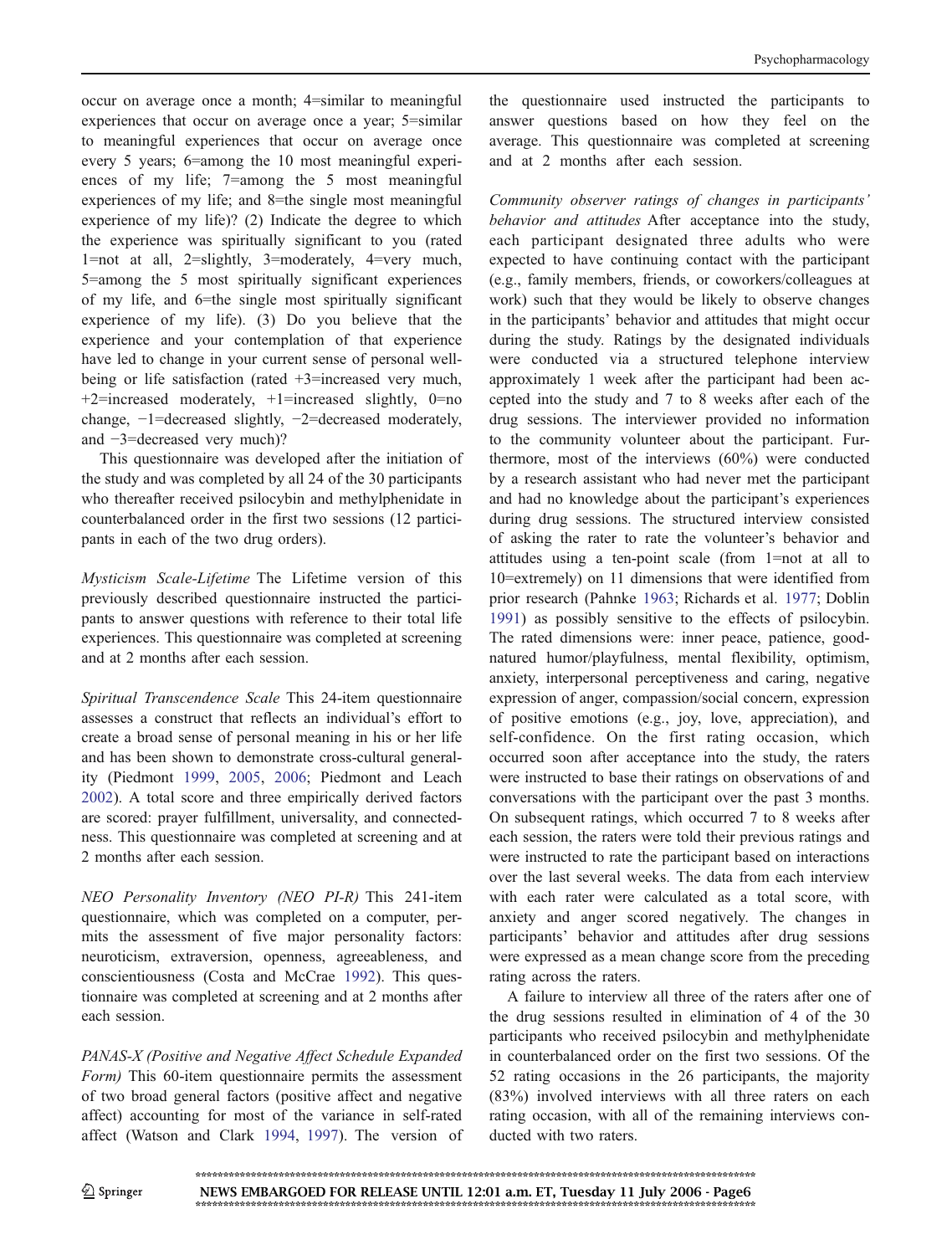# Data analyses

The data were statistically analyzed for the 30 participants who received psilocybin and methylphenidate in counterbalanced order on the first two sessions.

Physiological and monitor rating questionnaire assessed throughout the session Two sets of analyses were conducted. For the first, a two-factor analysis of variance was used with drug (psilocybin and methylphenidate) and time (10 min before and 0.5, 1, 1.5, 2, 3, 4, 5, and 6 h after capsule administration) as within-subject factors. The mean square error term for the drug  $\times$  time interaction was then used to conduct Tukey's honestly significant differences (HSD) post hoc tests comparing psilocybin and methylphenidate at each post-drug-administration time point. For the second set of analyses, the peak scores during the timecourse were defined as the maximum value from 0.5 to 6 h after capsule administration, and temporally based measures (i.e., minutes sleeping and minutes speaking) were summed across the eight post-capsule time-points. Paired t tests were used to compare psilocybin and methylphenidate conditions.

Measures assessed 7 h after drug administration Paired t tests were used to compare psilocybin and methylphenidate conditions on the three measures of subjective drug effect (Hallucinogen Rating Scale, APZ, and Addiction Research Center Inventory) and the two questionnaires assessing mystical experience (States of Consciousness Questionnaire and Mysticism Scale).

Measures assessed 2 months post-session Paired t tests were used to compare psilocybin and methylphenidate conditions for the 24 participants who completed the Persisting Effects Questionnaire and the 26 participants for whom complete data were obtained for the community observer ratings of changes in participants' attitudes and behavior.

The remaining four questionnaires completed 2 months post-session (NEO, PANAS-X, Mysticism Scale-Lifetime, and Spiritual Transcendence Scale) provide general measures of personality, affect, and spirituality that could result in carry-over effects from post-session 1 to post-session 2. Accordingly, these data were analyzed using the following planned comparisons: (1) comparison  $(t$  test) of data obtained at screening for the group of participants that received psilocybin in session 1 ( $N=15$ ) with that for the group that received methylphenidate in session 1 ( $N=15$ ), (2) comparison  $(t \text{ test})$  of post-session 1 data for the group of participants that received psilocybin in session  $1 (N=15)$ with the group that received methylphenidate in session 1  $(N=15)$ , and (3) comparison (paired t test) of data postsession 1 with data post-session 2 for the group of

participants that received methylphenidate on session 1 and psilocybin on session 2  $(N=15)$ .

# Results

Integrity of blinding procedures

The integrity of the blinding procedures was assessed by having the monitors complete a questionnaire after each session on which they guessed the capsule content and a questionnaire at the end of the study on which they provided their guesses about the study design. Overall, 23% of sessions were misclassified (methylphenidate identified as psilocybin or psilocybin identified as something other than psilocybin) by one or both of the monitors. The primary and most experienced monitor had an overall misclassification rate of 17%. Most misclassification errors involved rating a methylphenidate session as psilocybin. It is interesting to note that even the primary monitor, however, sometimes rated the psilocybin condition, which was a high dose, as being something other than psilocybin. On two of the three occasions on which this occurred, the participants subsequently rated their experiences as among the five most meaningful and spiritually significant experiences of their lives. These observations suggest that the experiences reported during psilocybin sessions were not merely artifacts of monitor expectation or suggestion.

At the conclusion of the study, the primary monitor and the assistant monitor completed a debriefing questionnaire in which they provided their guesses about the study design. Both monitors believed that a range of psilocybin doses had been administered as well as other active drugs and placebo. Caffeine, dextromethorphan, and diphenhydramine were thought likely to be the other drugs administered, and the primary monitor specifically guessed, based on his previous clinical experience, that methylphenidate had not been administered. Thus, we conclude that the blinding procedures overall were adequately maintained despite the differences in the pharmacological profiles of psilocybin and methylphenidate.

Blood pressure, heart rate, and monitor ratings throughout the session

Both psilocybin and methylphenidate produced significant and orderly time-related effects. For both drugs, the onset of significant blood pressure and monitor-rated effects occurred either at the 30- or 60-min assessment, with the effects generally peaking from 90 to 180 min and decreasing toward pre-drug-administration levels over the remainder of the session (Fig. [1\)](#page-8-0). Heart rate increased by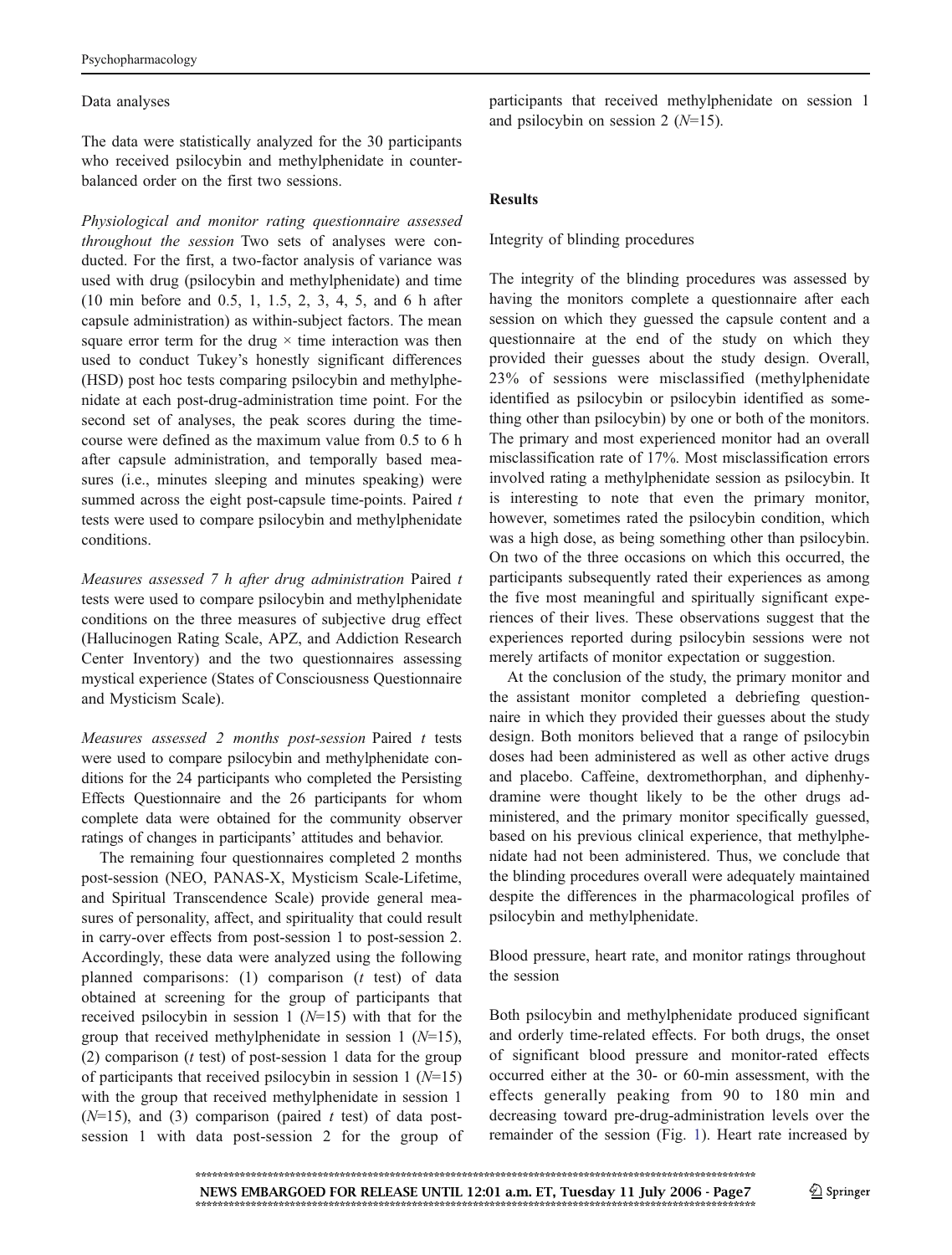<span id="page-7-0"></span>about 10 bpm for both drugs and remained significantly elevated over the pre-drug value throughout the session. The volunteers were rated as showing very low sleepiness/ sedation and restlessness during sessions, with no differences between the psilocybin and methylphenidate conditions (Table 1). The volunteers had a significantly greater number of minutes talking with the monitors after methylphenidate than psilocybin (72 vs 51 min, during the 6 h after capsule ingestion), although after psilocybin they had more physical contact (e.g., handholding) with the monitor (24 vs 58 min) and higher peak ratings of stimulation/ arousal and spontaneous motor activity (Fig. [2;](#page-9-0) Table 1). It is noteworthy that, during psilocybin sessions, the participants were rated as being less responsive to questions, further from ordinary reality, and showing greater emotionality as reflected in peak ratings of tearing/crying, anxiety/ fearfulness, joy/intense happiness, and peace/harmony (Fig. [2](#page-9-0); Table 1).

Drug effect and mysticism measures assessed 7 h after drug administration

Hallucinogen-sensitive questionnaires The three questionnaires developed for sensitivity to hallucinogenic drugs showed differences between psilocybin and methylphenidate (Table [2](#page-8-0)). All six scales of the Hallucinogen Rating Scale, all three scales on the APZ Questionnaire, and the LSD scale of the ARCI were significantly higher after psilocybin than after methylphenidate. These differences reflect the fact that, after psilocybin, the participants experienced alterations in mood, affect, and cognition typical of hallucinogenic drugs. These included perceptual changes (e.g., visual pseudo-hallucinations, illusions, and synesthesias), labile moods (e.g., feelings of transcendence, grief, joy, and/or anxiety), and cognitive changes (e.g., sense of meaning and/or ideas of reference).

A mixed pattern of results occurred on the other scales of the ARCI. The PCAG subscale, which is sensitive to sedative drugs, was higher after psilocybin. It is interesting to note that the two stimulant scales showed opposite effects. The amphetamine scale (A), which was designed to show dose-related sensitivity to amphetamine, was significantly higher after psilocybin than after methylphenidate. However, the benzedrine group scale (BG), which measures amphetamine-induced increases in self-control, efficiency, and concentration, was significantly higher after methylphenidate than after psilocybin. Finally, the morphinebenzedrine group (MBG) scale, which is considered a

Table 1 Monitor ratings of volunteer behavior and mood throughout the session

| Rated description                             | Methylphenidate | Psilocybin  | $P$ value |
|-----------------------------------------------|-----------------|-------------|-----------|
| Peak effects (maximum score=4)                |                 |             |           |
| Overall drug effect                           | 1.10(0.15)      | 3.13(0.16)  | < 0.001   |
| Sleepiness/sedation                           | 0.17(0.07)      | 0.10(0.05)  | N.S.      |
| Unresponsive to questions                     | 0.07(0.05)      | 0.58(0.20)  | < 0.05    |
| Anxiety or fearfulness                        | 0.42(0.09)      | 1.05(0.17)  | < 0.01    |
| Stimulation/arousal                           | 0.68(0.12)      | 1.42(0.26)  | < 0.001   |
| Distance from ordinary reality                | 1.12(0.16)      | 3.12(0.14)  | < 0.001   |
| Ideas of reference/paranoid thinking          | 0(0)            | 0.17(0.09)  | N.S.      |
| Yawning                                       | 0.05(0.03)      | 1.18(0.23)  | < 0.001   |
| Tearing/crying                                | 0.77(0.13)      | 1.38(0.21)  | < 0.001   |
| Nausea                                        | 0.12(0.06)      | 0.42(0.11)  | < 0.01    |
| Spontaneous motor activity                    | 0.53(0.17)      | 1.02(0.23)  | < 0.05    |
| Restless/fidgety                              | 0.18(0.07)      | 0.27(0.08)  | N.S.      |
| Joy/intense happiness                         | 0.63(0.15)      | 2.03(0.22)  | < 0.001   |
| Peace/harmony                                 | 0.92(0.15)      | 1.90(0.20)  | < 0.001   |
| Total duration in minutes (maximum score=360) |                 |             |           |
| Talking with monitor                          | 72.0(4.8)       | 50.9(2.2)   | < 0.001   |
| Total speech                                  | 122.2(10.7)     | 106.0(10.7) | N.S.      |
| Non-speech vocalization <sup>a</sup>          | 2.2(1.3)        | 16.1(4.5)   | < 0.01    |
| Physical contact with monitor <sup>b</sup>    | 23.7(4.7)       | 57.6(8.0)   | < 0.001   |
| Sleep                                         | 0.5(0.3)        | 0.2(0.2)    | N.S.      |
| Strong anxiety                                | 0.7(0.3)        | 5.6(2.7)    | N.S.      |

Data are mean scores with one SEM shown in parentheses  $(N=30)$ 

 $N.S.$  not significant

<sup>a</sup>For example, humming, sighs, laughter

**b**For example, reassuring touch

 $\textcircled{2}$  Springer

\*\*\*\*\*\*\*\*\*\*\*\*\*\*\*\*\*\*\*\*\*\*\*\*\*\*\*\*\*\*\*\*\*\*\*\*\*\*\*\*\*\*\*\*\*\*\*\*\*\*\*\*\*\*\*\*\*\*\*\*\*\*\*\*\*\*\*\*\*\*\*\*\*\*\*\*\*\*\*\*\*\*\*\*\*\*\*\*\*\*\*\*\*\*\*\*\*\*\*\*\* NEWS EMBARGOED FOR RELEASE UNTIL 12:01 a.m. ET, Tuesday 11 July 2006 - Page 8

\*\*\*\*\*\*\*\*\*\*\*\*\*\*\*\*\*\*\*\*\*\*\*\*\*\*\*\*\*\*\*\*\*\*\*\*\*\*\*\*\*\*\*\*\*\*\*\*\*\*\*\*\*\*\*\*\*\*\*\*\*\*\*\*\*\*\*\*\*\*\*\*\*\*\*\*\*\*\*\*\*\*\*\*\*\*\*\*\*\*\*\*\*\*\*\*\*\*\*\*\*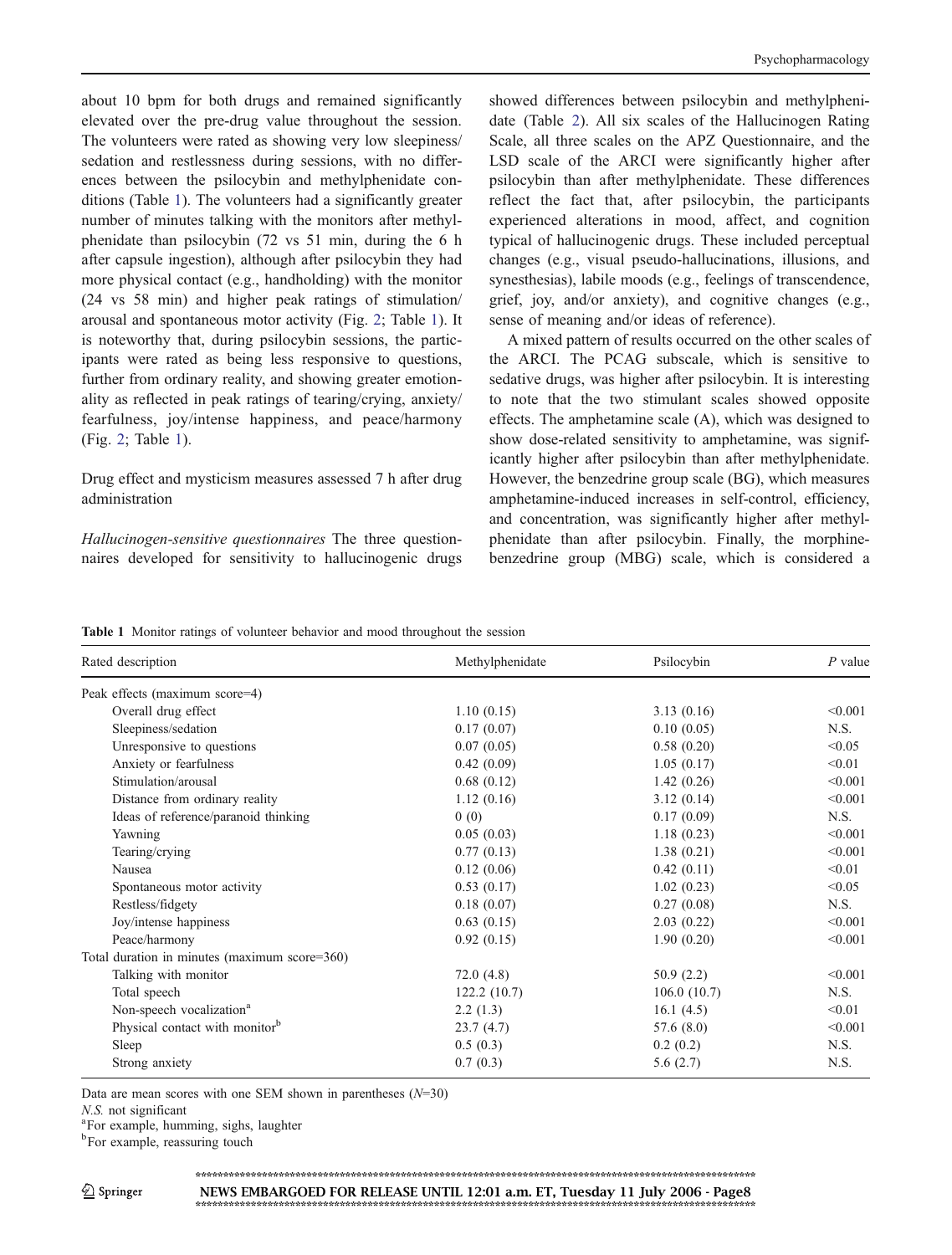| Ouestionnaire                              | Subscale description                | Methylphenidate | Psilocybin | $P$ value |
|--------------------------------------------|-------------------------------------|-----------------|------------|-----------|
| Hallucinogen Rating Scale (4=maximum)      | Intensity                           | 1.38(0.14)      | 2.79(0.12) | < 0.001   |
|                                            | Somaesthesia                        | 0.91(0.10)      | 1.92(0.11) | < 0.001   |
|                                            | Affect                              | 1.16(0.10)      | 2.16(0.10) | < 0.001   |
|                                            | Perception                          | 0.54(0.11)      | 2.07(0.14) | < 0.001   |
|                                            | Cognition                           | 1.03(0.14)      | 2.54(0.15) | < 0.001   |
|                                            | Volition                            | 1.39(0.06)      | 1.77(0.07) | < 0.001   |
| APZ Ouestionnaire                          | OSE (oceanic boundlessness)         | 3.30(0.50)      | 8.00(0.45) | < 0.001   |
|                                            | AIA (dread of ego dissolution)      | 1.03(0.21)      | 5.03(0.74) | < 0.001   |
|                                            | VUS (visionary restructuralization) | 3.70(0.59)      | 8.87(0.47) | < 0.001   |
| Addiction Research Center Inventory (ARCI) | PCAG (sedative)                     | 4.83(0.41)      | 7.27(0.58) | < 0.001   |
|                                            | BG (amphetamine/self-control)       | 5.83(0.38)      | 4.57(0.32) | < 0.05    |
|                                            | A (amphetamine)                     | 3.80(0.44)      | 5.13(0.41) | < 0.05    |
|                                            | MBG (euphoria)                      | 6.77(0.73)      | 8.60(0.67) | N.S.      |
|                                            | LSD (hallucinogen/dysphoria)        | 4.33(0.37)      | 7.33(0.40) | < 0.001   |

<span id="page-8-0"></span>Table 2 Volunteer ratings on three drug-sensitive questionnaires completed 7 h after drug administration

Data are mean ratings with one SEM shown in parentheses  $(N=30)$ N.S. not significant

measure of drug-induced euphoria, did not differ significantly between the drug conditions.

Measures of mystical experience At 7 h after capsule administration, the volunteers also completed two questionnaires designed to assess primary mystical experiences based on classic phenomenological descriptions from the psychology of religion (Table [3\)](#page-9-0). The total score and all three empirically derived factors of the Mysticism Scale and all seven scales on States of Consciousness Questionnaire were significantly higher after psilocybin than after methylphenidate. Based on a priori criteria, 22 of the total group of 36 volunteers had a "complete" mystical experience after psilocybin (ten, nine, and three participants in the first, second, and third session, respectively) while only 4 of 36 did so after methylphenidate (two participants each in the first and second sessions).

Measures assessed 2 months post-sessions

Persisting Effects Questionnaire As shown in Table [4,](#page-10-0) compared to methylphenidate, psilocybin produced significantly greater elevations in ratings of positive attitudes, mood, social effects, and behavior; the negative ratings of these same dimensions were very low and did not differ across the drug conditions. This questionnaire also included ratings of the personal meaningfulness and spiritual significance of the experience and whether the experience changed their sense of well being or life satisfaction. Table [4](#page-10-0) shows that these ratings were significantly higher after psilocybin than after methylphenidate. It is remarkable that 67% of the volunteers rated the experience with psilocybin to be either the single most meaningful experience of his or her life or among the top five most meaningful experiences of his or her life (Fig. [3](#page-11-0)). In written



Fig. 1 Within-session time-course of psilocybin and methylphenidate effects. Blood pressure (systolic and diastolic) and monitor ratings (mean of overall drug effect) as a function of time since capsule ingestion (time 0=before drug administration). Data points are means with *brackets* showing  $\pm 1$  SEM (N=30) *Filled data points* indicate a significant difference (Tukey HSD) from pre-administration of the drug (time 0). The figure shows that, compared to methylphenidate, psilocybin produced modestly higher elevations in blood pressure but substantially higher monitor rating of overall drug effect

\*\*\*\*\*\*\*\*\*\*\*\*\*\*\*\*\*\*\*\*\*\*\*\*\*\*\*\*\*\*\*\*\*\*\*\*\*\*\*\*\*\*\*\*\*\*\*\*\*\*\*\*\*\*\*\*\*\*\*\*\*\*\*\*\*\*\*\*\*\*\*\*\*\*\*\*\*\*\*\*\*\*\*\*\*\*\*\*\*\*\*\*\*\*\*\*\*\*\*\*\* NEWS EMBARGOED FOR RELEASE UNTIL 12:01 a.m. ET, Tuesday 11 July 2006 - Page 9 \*\*\*\*\*\*\*\*\*\*\*\*\*\*\*\*\*\*\*\*\*\*\*\*\*\*\*\*\*\*\*\*\*\*\*\*\*\*\*\*\*\*\*\*\*\*\*\*\*\*\*\*\*\*\*\*\*\*\*\*\*\*\*\*\*\*\*\*\*\*\*\*\*\*\*\*\*\*\*\*\*\*\*\*\*\*\*\*\*\*\*\*\*\*\*\*\*\*\*\*\*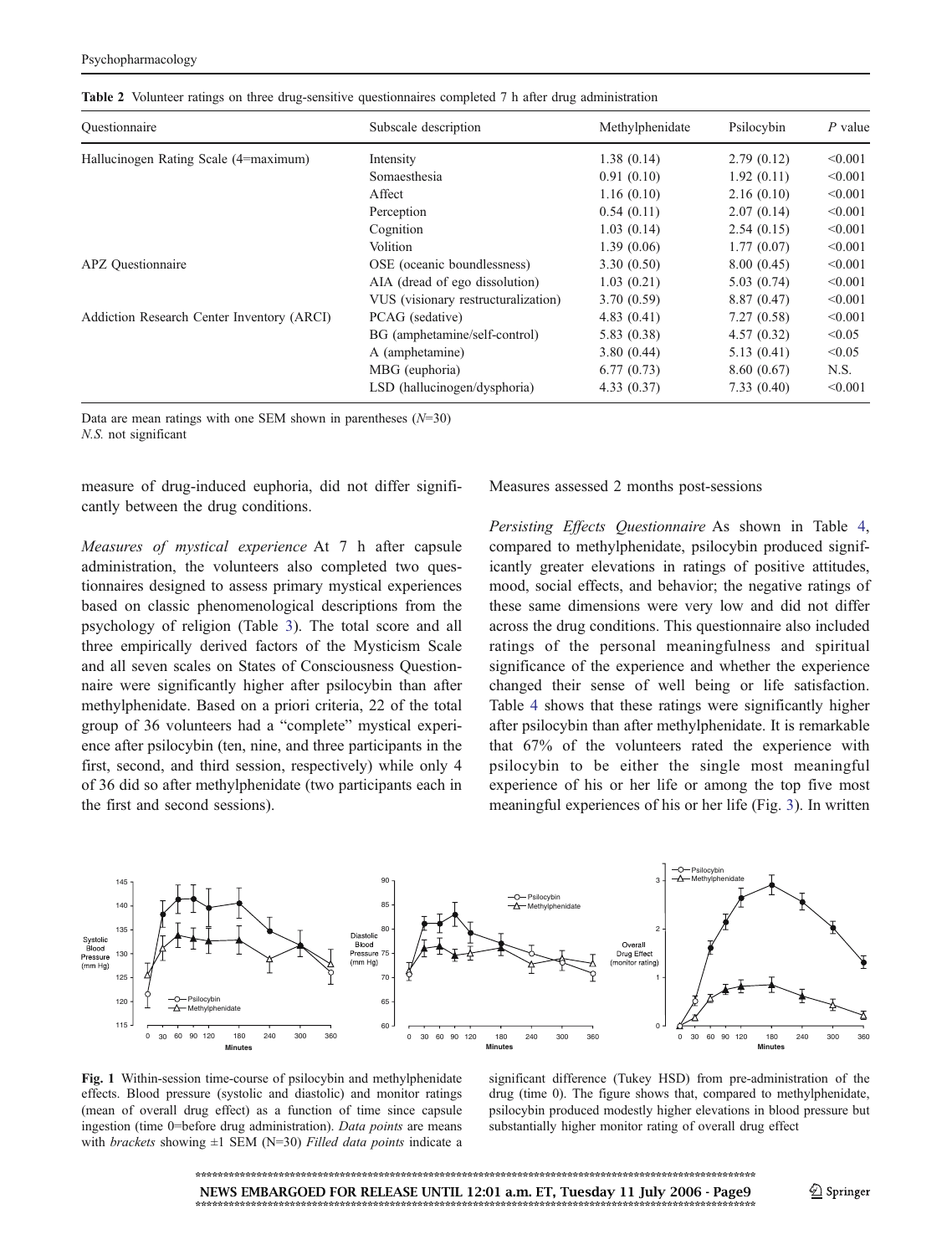<span id="page-9-0"></span>

Fig. 2 Monitor ratings during sessions. Bars are mean ratings with 1 SEM shown in brackets (N=30). Asterisks indicate a significant difference between the methylphenidate (Methp) and psilocybin conditions. Maximum possible rating=4

comments, the volunteers judged the meaningfulness of the experience to be similar, for example, to the birth of a first child or death of a parent. Thirty-three percent of the volunteers rated the psilocybin experience as being the single most spiritually significant experience of his or her life, with an additional 38% rating it to be among the top five most spiritually significant experiences. In written comments about their answers, the volunteers often described aspects of the experience related to a sense of unity without content (pure consciousness) and/or unity of all things. After methylphenidate, in contrast, 8% of volunteers rated the experience to be among the top five (but not the single most) spiritually significant experiences. Seventynine percent of the volunteers rated that the psilocybin experience increased their current sense of personal well being or life satisfaction "moderately" (50%) or "very much" (29%), in contrast to 17 and 4%, respectively, after methylphenidate. No volunteer rated either the psilocybin or methylphenidate experience as having decreased their sense of well being or life satisfaction.

|  |  |  |  |  |  |  |  | Table 3 Volunteer ratings on two mystical experience questionnaires completed 7 h after drug administration |
|--|--|--|--|--|--|--|--|-------------------------------------------------------------------------------------------------------------|
|--|--|--|--|--|--|--|--|-------------------------------------------------------------------------------------------------------------|

| Ouestionnaire                                      | Subscale description            | Methylphenidate | Psilocybin | $P$ value |
|----------------------------------------------------|---------------------------------|-----------------|------------|-----------|
| Mysticism Scale                                    | Interpretation                  | 70.6 (4.5)      | 96.1(3.3)  | < 0.001   |
|                                                    | Introvertive                    | 66.9(4.4)       | 96.3(2.8)  | < 0.001   |
|                                                    | Extrovertive                    | 37.2(3.2)       | 59.7(2.9)  | < 0.001   |
|                                                    | Total                           | 174.7(11.3)     | 252.1(8.5) | < 0.001   |
| States of Consciousness Ouestionnaire <sup>a</sup> | Internal unity                  | 0.25(0.05)      | 0.73(0.05) | < 0.001   |
|                                                    | External unity                  | 0.21(0.05)      | 0.66(0.06) | < 0.001   |
|                                                    | Sacredness                      | 0.36(0.05)      | 0.80(0.04) | < 0.001   |
|                                                    | Intuitive knowledge             | 0.30(0.05)      | 0.72(0.05) | < 0.001   |
|                                                    | Transcendence of time and space | 0.27(0.05)      | 0.76(0.04) | < 0.001   |
|                                                    | Deeply felt positive mood       | 0.38(0.04)      | 0.77(0.05) | < 0.001   |
|                                                    | Ineffability                    | 0.29(0.05)      | 0.81(0.05) | < 0.001   |

Data are mean scores with one SEM shown in parentheses  $(N=30)$ 

 $N.S.$  not significant

<sup>a</sup>For States of Consciousness Questionnaire, data are expressed as a proportion of the maximum possible score

\*\*\*\*\*\*\*\*\*\*\*\*\*\*\*\*\*\*\*\*\*\*\*\*\*\*\*\*\*\*\*\*\*\*\*\*\*\*\*\*\*\*\*\*\*\*\*\*\*\*\*\*\*\*\*\*\*\*\*\*\*\*\*\*\*\*\*\*\*\*\*\*\*\*\*\*\*\*\*\*\*\*\*\*\*\*\*\*\*\*\*\*\*\*\*\*\*\*\*\*\*

 $\mathcal{Q}$  Springer

NEWS EMBARGOED FOR RELEASE UNTIL 12:01 a.m. ET, Tuesday 11 July 2006 - Page 10 \*\*\*\*\*\*\*\*\*\*\*\*\*\*\*\*\*\*\*\*\*\*\*\*\*\*\*\*\*\*\*\*\*\*\*\*\*\*\*\*\*\*\*\*\*\*\*\*\*\*\*\*\*\*\*\*\*\*\*\*\*\*\*\*\*\*\*\*\*\*\*\*\*\*\*\*\*\*\*\*\*\*\*\*\*\*\*\*\*\*\*\*\*\*\*\*\*\*\*\*\*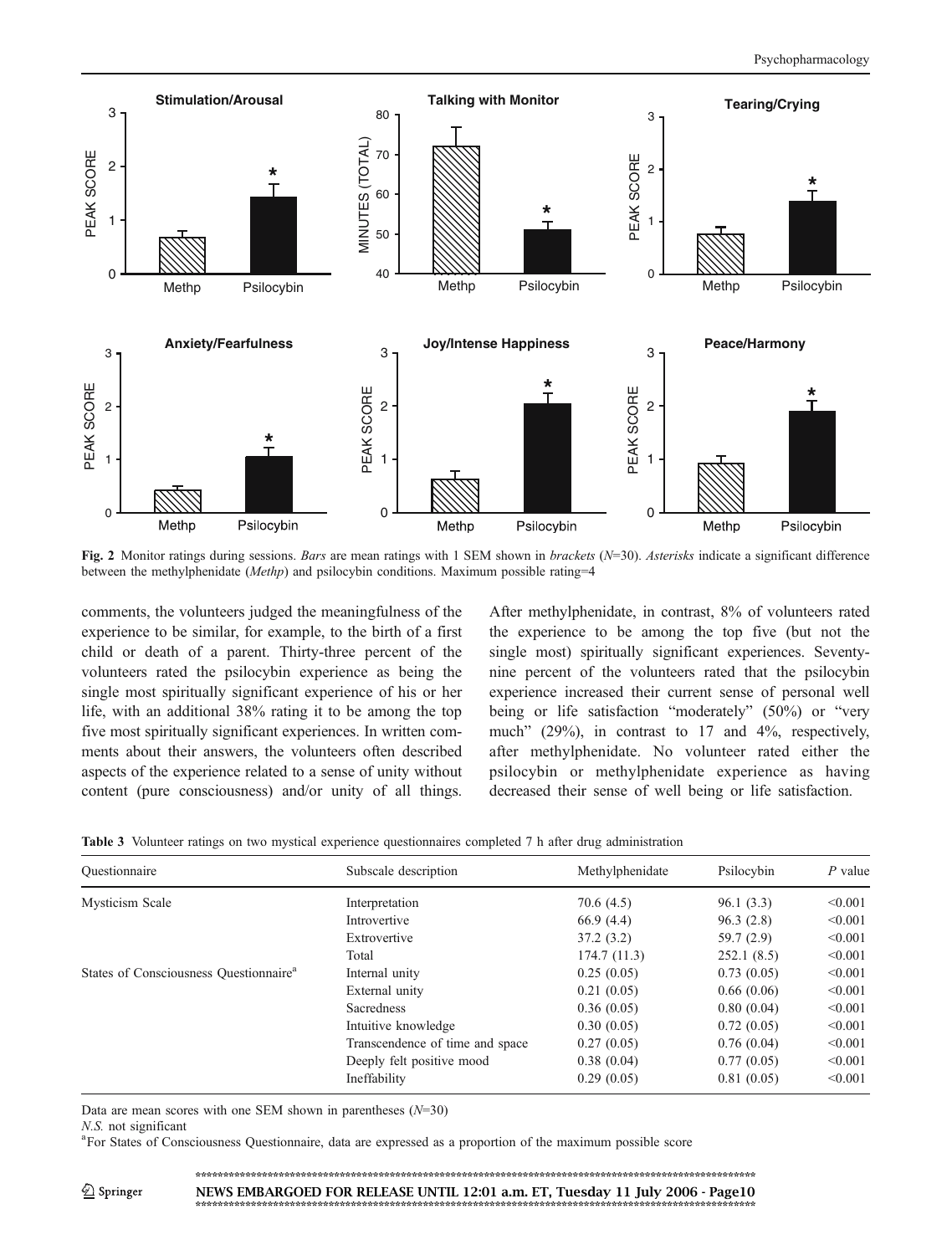<span id="page-10-0"></span>

|  | Table 4 Volunteer ratings and community observer ratings completed 2 months after sessions |  |  |  |  |  |
|--|--------------------------------------------------------------------------------------------|--|--|--|--|--|
|--|--------------------------------------------------------------------------------------------|--|--|--|--|--|

| Outcome measures                                                                              | Description                                                                 | Methylphenidate | Psilocybin    | $P$ value |
|-----------------------------------------------------------------------------------------------|-----------------------------------------------------------------------------|-----------------|---------------|-----------|
| Persisting Effects Questionnaire                                                              | Positive attitudes about life and/or self and/or self                       | 22.8(4.5)       | 55.0 $(5.0)$  | < 0.001   |
| (volunteer ratings) $^{\rm a}$                                                                | Negative attitudes about life and/or self                                   | 0.3(0.1)        | 0.5(0.3)      | N.S.      |
|                                                                                               | Positive mood changes                                                       | 16.0(3.5)       | 39.2(5.3)     | < 0.001   |
|                                                                                               | Negative mood changes                                                       | 0.6(0.5)        | 1.5(0.7)      | N.S.      |
|                                                                                               | Altruistic/positive social effects                                          | 17.3(4.4)       | 46.6(5.5)     | < 0.001   |
|                                                                                               | Antisocial/negative social effects                                          | 0.3(0.2)        | 0.7(0.5)      | N.S.      |
|                                                                                               | Positive behavior changes                                                   | 29.2(6.5)       | 60.0(4.8)     | < 0.001   |
|                                                                                               | Negative behavior changes                                                   | 1.7(1.2)        | 0(0)          | N.S.      |
|                                                                                               | How personally meaningful was the experience?                               | 3.42(0.35)      | 6.54(0.22)    | < 0.001   |
|                                                                                               | How spiritually significant was the experience?                             | 2.63(0.22)      | 4.79(0.26)    | < 0.001   |
|                                                                                               | Did the experience change your sense of well<br>being or life satisfaction? | $+0.79(0.18)$   | $+2.04(0.17)$ | < 0.001   |
| Community observer ratings of changes in<br>participants' behavior and attitudes <sup>b</sup> | Positive change score                                                       | $-0.03(0.68)$   | 2.42(0.70)    | < 0.01    |

Data are mean ratings with one SEM shown in parentheses

 $N.S.$  Not significant

For Persisting Effects Questionnaire, data on attitude, mood, social, and behavior changes are expressed as percentage of maximum possible score, and data for the last three questions are raw scores; for volunteer ratings,  $N=24$  (cf., "[Materials and methods](#page-1-0)")

<sup>b</sup>For ratings by community observers, data are mean positive change scores; for observer ratings,  $N=26$  (cf., "[Materials and methods](#page-1-0)")

Personality and affect None of the factors on the two widely used questionnaires assessing five factors of personality (NEO and PI-R) and measures of general positive and negative affect (PANAS-X) was differentially affected by psilocybin. At screening and at 2 months after session 1, there were no significant differences between the group that received psilocybin on the first session  $(N=15)$ and the group that received methylphenidate on the first session  $(N=15)$ . Furthermore, within the latter group, there were no significant changes from post-session 1 to postsession 2.

Lifetime assessment of mystical experience and spirituality Two additional questionnaires completed 2 months after each session provided lifetime measures of mystical experiences (Mysticism Scale) and spirituality (Spiritual Transcendence Scale). As with the measures of personality and affect, there were no significant differences at screening between the group that received psilocybin on the first session  $(N=15)$  and the group that received methylphenidate on the first session  $(N=15)$ . As shown in Fig. [4](#page-12-0), at 2 months after the first session, lifetime mystical experience and spiritual transcendence scores were significantly higher in the group that received psilocybin on the first session than the group that received methylphenidate on the first session. At 2 months after the second session, the scores in the group that received psilocybin on the second session increased significantly on both measures. As expected, because these scores reflect lifetime measures, these scores did not decrease after the second session in the group that received psilocybin on the first session.

Community observer ratings of changes in participants' and behavior and attitudes Table 4 shows that, compared to methylphenidate, psilocybin sessions were associated with small but significant positive changes in the participants' behavior and attitudes.

Fear, anxiety/dysphoria, and ideas of reference/paranoia

According to monitor ratings, post-session ratings and written comments by the monitors and the participants, and post-session interviews with the participants, many participants reported mild or moderate anticipatory anxiety at the beginning of sessions. In post-session ratings, 11 of the 36 total volunteers after psilocybin and none after methylphenidate rated on the States of Consciousness Questionnaire their "experience of fear" sometime during the session to be "strong" or "extreme." Four volunteers (all of whom had high post-session fear ratings) reported that their entire session was dominated by anxiety or unpleasant psychological struggle (i.e., dysphoria). Four others (again, all of whom had high post-session fear ratings) reported that a significant portion of their session was characterized by anxiety/dysphoria. Although the onset of episodes of notable anxiety/dysphoria was most likely to occur shortly after onset of drug effect, there were occasions on which onset occurred later in the session when drug effects were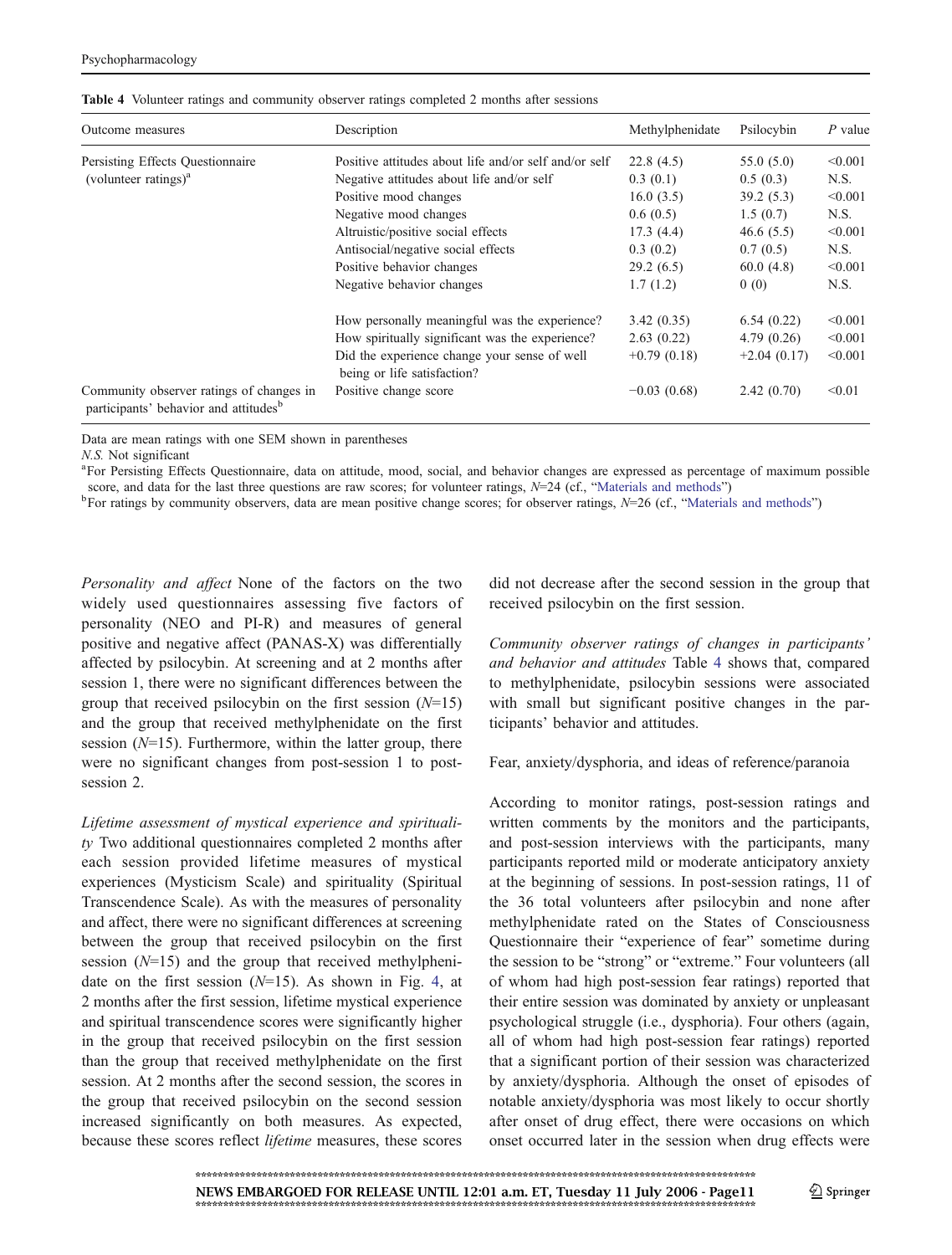<span id="page-11-0"></span>

subsiding. Anxiety/dysphoria occurred when psilocybin was administered on the first (two participants), second (four participants), and third (two participants) sessions, suggesting that longer preparation time and being unblinded to psilocybin administration were not protective. Six of the eight volunteers with a notable anxiety/dysphoria response had mild, transient ideas of reference/paranoid thinking sometime during the 6 h after psilocybin administration. These effects were readily managed with reassurance and did not persist beyond the session. Two of the eight volunteers compared the experience to being in a war and three indicated that they would never wish to repeat an experience like that again. Despite these psychological struggles, most of these participants rated the overall experience as having personal meaning and spiritual significance and no volunteer rated the experience as having decreased their sense of well being or life satisfaction.

#### Discussion

The present double-blind study shows that psilocybin, when administered under comfortable, structured, interpersonally supported conditions to volunteers who reported regular participation in religious or spiritual activities, occasioned experiences which had marked similarities to classic mystical experiences and which were rated by volunteers as having substantial personal meaning and spiritual significance. Furthermore, the volunteers attributed to the experience sustained positive changes in attitudes and behavior that were consistent with changes rated by friends and family.

The present study advances the empirical analysis of mystical experience. From a scientific perspective, most of what is known about mystical or religious experience is based on descriptive characterization of spontaneously occurring experience (Stace [1960;](#page-15-0) Spilka et al. [2005\)](#page-15-0).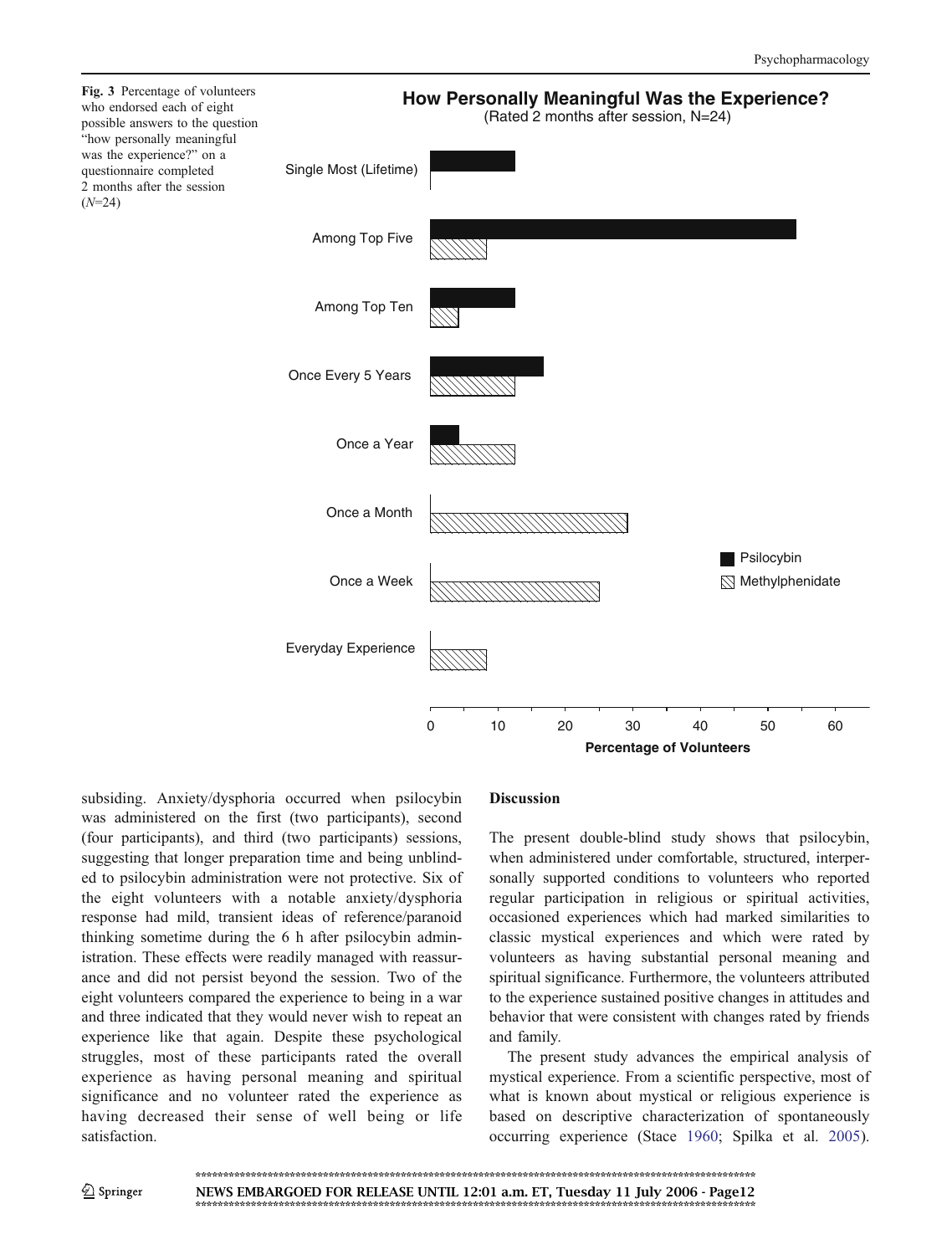<span id="page-12-0"></span>Fig. 4 Lifetime mystical experience (Mysticism Scale) and spirituality (Spiritual Transcendence Scale) scores 2 months after the first session (left two columns) and 2 months after the second session (right two columns) in two groups of participants. One group  $(N=15)$ received methylphenidate on the first session and psilocybin on the second session (Methp 1st, Psil 2nd) and the other group  $(N=15)$  received the reverse order (Psil 1st, Methp 2nd). Bars are means with brackets showing one SEM. Asterisks indicate a significant difference between the conditions



Rigorous attempts to prospectively experimentally manipulate such experiences have generally been associated with only modest effects (e.g., Hood et al. [1990;](#page-14-0) Spilka et al. [2005](#page-15-0)). Although there are anecdotal reports from the clinical research in the 1960s of hallucinogens occasioning religious experiences, even when administered in a secular setting (Smith [1964](#page-15-0); Masters and Houston [1966;](#page-15-0) Dobkin de Rios and Janiger [2003\)](#page-14-0), a systematic study of such effects has been almost nonexistent. The most relevant study was one in which theological seminary students received either 30 mg psilocybin (ten participants) or 200 mg nicotinic acid (ten participants) in a group setting during a religious service (the Good Friday Experiment, Pahnke [1963](#page-15-0); [1967;](#page-15-0) Doblin [1991\)](#page-14-0). The participants who received psilocybin showed significant elevations on the Pahnke Mystical Experience Questionnaire and reported positive changes in attitudes and behavior at 6 months and at 25-year followup. Those results are consistent with the present study, which also demonstrated sustained increases on two closely related outcome measures (Pahnke–Richards Mystical

**2 Months after 2nd Session**

**2 Months after 1st Session**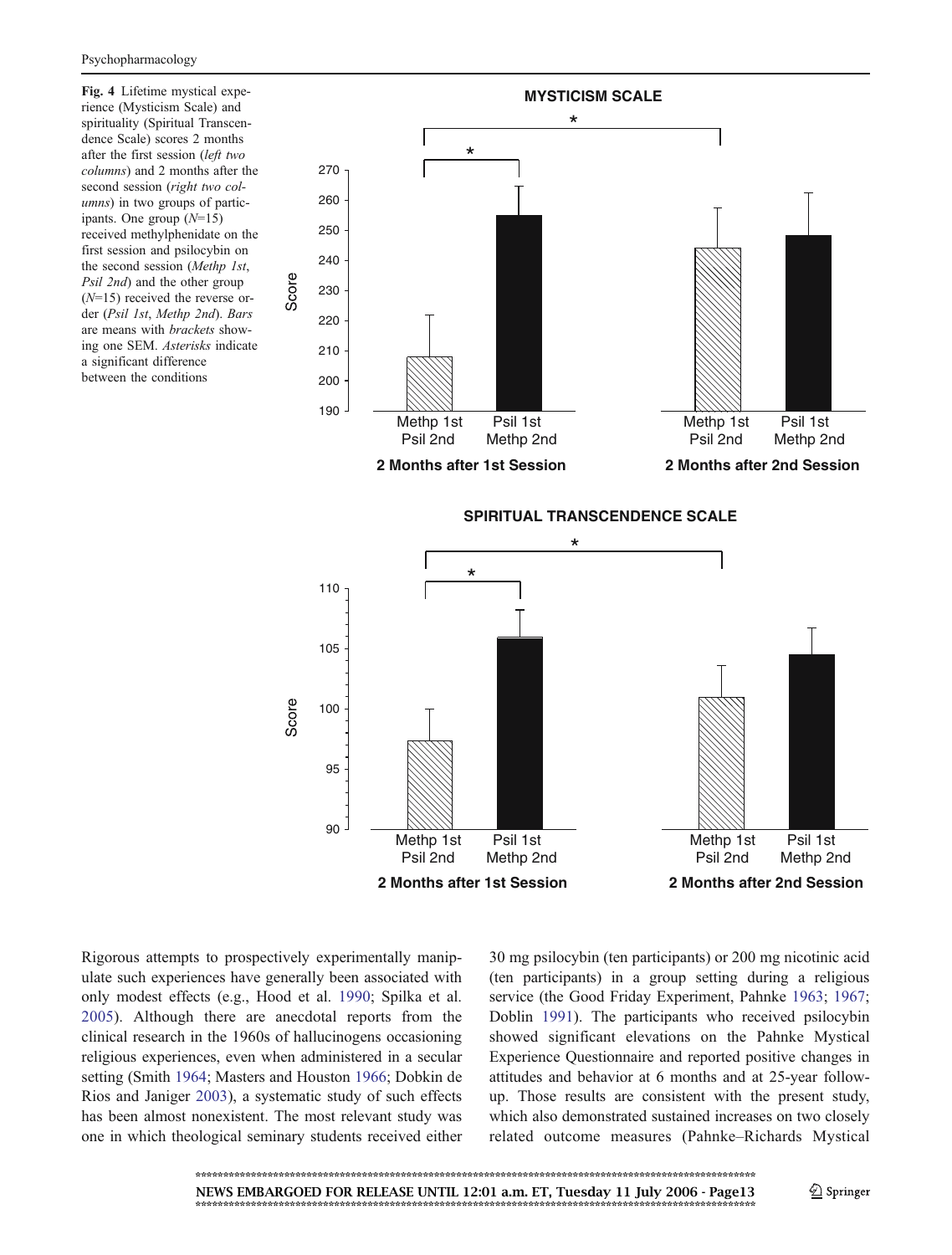Experience Questionnaire and Persisting Effects Questionnaire). Significant limitations of the Pahnke study were that the participants were explicitly told that some would receive psilocybin and some would be controls, and that it was conducted in a group setting. These features resulted in the double-blind being quickly broken during the session, which presumably contributed to the assessed differences between the groups (Doblin [1991;](#page-14-0) Wulff [1991;](#page-15-0) Smith [2000\)](#page-15-0). The present study represents an important extension of the Pahnke study using better blinding and comparison control procedures, assessment of effects in individual participants unconfounded by group interactions, empirically validated measures of mystical experience (the Mysticism Scale and the Spiritual Transcendence Scale), and assessment of effects by community observers. The credibility of the blinding procedure is reflected in the facts that the debriefing interviews with the monitors at the end of the study indicated that they remained unaware of the study design and that some volunteers rated their experience during the methylphenidate session as being among the most personally meaningful experiences of their lives (Fig. [3\)](#page-11-0).

The proportion of volunteers who fulfilled Pahnke's criteria for having a "complete" mystical experience (61%, 22 of 36) is somewhat higher than the 30–40% reported by Pahnke in the Good Friday Experiment (cf. Pahnke [1967](#page-15-0), p 67). It seems likely that the greater preparation time (at least 8 versus 3 h in the Pahnke study) and the differences in context (individual sessions with an eye mask and music in an aesthetic room verses the Pahnke study conducted in a group setting with 30 individuals, some of whom were acting bizarrely) likely contributed to this difference. The present study provides no evidence that preparation beyond that given before the first session produced an increase in the incidence of a mystical experience (i.e., on the first, second, and third session, respectively, 67, 60, and 50% of participants who received psilocybin met the criteria for a complete mystical experience) or a decrease in the incidence of anxiety/dysphoria.

The extent to which the study population limits the generalizability of the results is unknown. The participants in this study were hallucinogen-naïve, well educated, psychologically stable, and middle-aged adults, who reported regular participation in religious or spiritual activities. In particular, it seems plausible that the religious or spiritual interest of the participants may have increased the likelihood that the psilocybin experience would be interpreted as having substantial spiritual significance and personal meaning. It is also unknown how the hallucinogen-naïve status of the participants affected either the intensity or qualitative interpretation of the experience. Recruiting volunteers without histories of use avoided the problem of participant selection bias in which individuals who had previously had positive experiences with hallucinogens would have been most likely to participate. However, it is also possible that

the novelty of the experience in hallucinogen-naïve individuals enhanced both the intensity and the personal and spiritual significance of the experience.

An important finding of the present study is that, with careful volunteer screening and preparation and when sessions are conducted in a comfortable, well-supervised setting, a high dose of 30 mg/70 kg psilocybin can be administered safely. It is also noteworthy that, despite meetings and prior sessions with monitors ranging from 8 h (when psilocybin was administered on the first session) up to 24 h (when psilocybin was administered on the third session) of contact time, 22% (8 of 36) of the volunteers experienced a period of notable anxiety/dysphoria during the session, sometimes including transient ideas of reference/ paranoia. No volunteer required pharmacological intervention and the psychological effects were readily managed with reassurance. The primary monitor remained accessible via beeper/phone to each volunteer for 24 h after each session, but no volunteer called before the scheduled follow-up meeting on the next day. The 1-year follow-up is ongoing but has been completed by most volunteers (30 of 36). In that follow-up, an open-ended clinical interview reflecting on the study experiences and current life situation provides a clinical context conducive to the spontaneous reporting of study-associated adverse events. To date, there have been no reports of persisting perceptional phenomena sometimes attributed to hallucinogen use or of recreational abuse of hallucinogens, and all participants appear to continue to be high-functioning, productive members of society.

The results of the present study have implications for understanding the abuse of hallucinogens. Although psilocybin is regulated by the federal government under the most restrictive category (Schedule I) of the Controlled Substances Act, the National Institute on Drug Abuse [\(2001](#page-15-0), [2005](#page-15-0)) does not consider psilocybin and the other classical hallucinogens to be drugs of "addiction" because they do not produce compulsive drug-seeking behavior as do classic addicting drugs such as cocaine, amphetamine, heroin, and alcohol. This conclusion is consistent with observations that psilocybin and other classic hallucinogens do not maintain reliable drug self-administration in animal laboratory models of drug abuse (Griffiths et al. [1980;](#page-14-0) Fantegrossi et al. [2004](#page-14-0)) and that most recreational users of classical hallucinogens decrease or stop their use over time (National Institute on Drug Abuse [2001](#page-15-0)). In the present study, psilocybin did not produce a classic euphorigenic profile of effects: measures of anxiety and dysphoria (monitor ratings of anxiety: AIA scale on the APZ Questionnaire, LSD scale on the ARCI) were significantly greater after psilocybin than after methylphenidate. However, the present study also shows that, in some people under some conditions, psilocybin can occasion experiences that are rated as highly valued. This seems a likely

\*\*\*\*\*\*\*\*\*\*\*\*\*\*\*\*\*\*\*\*\*\*\*\*\*\*\*\*\*\*\*\*\*\*\*\*\*\*\*\*\*\*\*\*\*\*\*\*\*\*\*\*\*\*\*\*\*\*\*\*\*\*\*\*\*\*\*\*\*\*\*\*\*\*\*\*\*\*\*\*\*\*\*\*\*\*\*\*\*\*\*\*\*\*\*\*\*\*\*\*\* NEWS EMBARGOED FOR RELEASE UNTIL 12:01 a.m. ET, Tuesday 11 July 2006 - Page 14 \*\*\*\*\*\*\*\*\*\*\*\*\*\*\*\*\*\*\*\*\*\*\*\*\*\*\*\*\*\*\*\*\*\*\*\*\*\*\*\*\*\*\*\*\*\*\*\*\*\*\*\*\*\*\*\*\*\*\*\*\*\*\*\*\*\*\*\*\*\*\*\*\*\*\*\*\*\*\*\*\*\*\*\*\*\*\*\*\*\*\*\*\*\*\*\*\*\*\*\*\*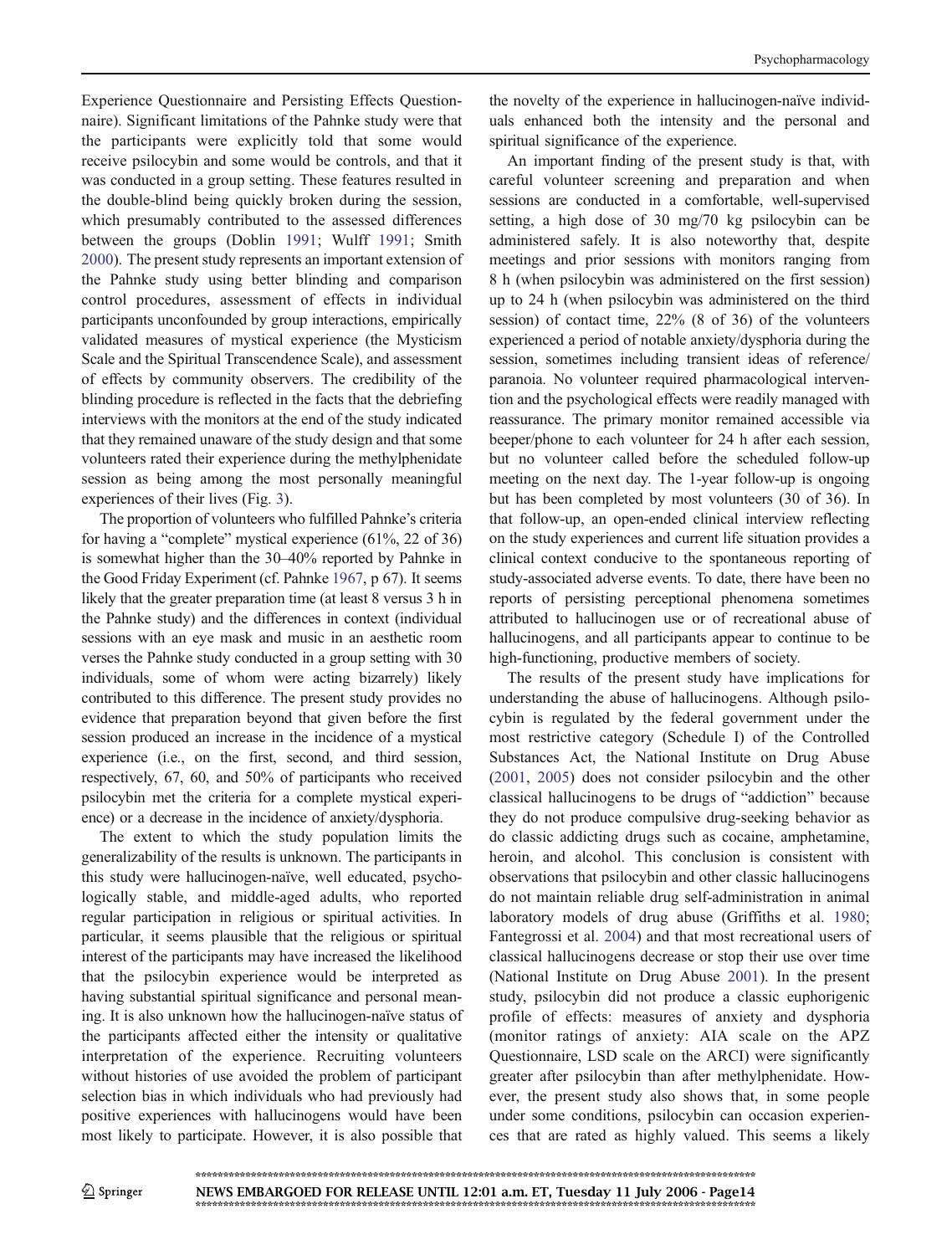<span id="page-14-0"></span>mechanism underlying the long-term historical use of psilocybin and other hallucinogens such as DMT within some cultures for divinatory or religious purposes.

While there is no indication that carefully monitored clinical exposure of psilocybin to hallucinogen-naïve volunteers results in subsequent abuse (present study; Gouzoulis-Mayfrank, personal communication; Yensen and Dryer,  $(1992)^1$ ; Leuner [1981\)](#page-15-0), the epidemic of hallucinogen abuse in the 1960s raises an important cautionary note. Abuse of hallucinogens can be exacerbated under conditions in which hallucinogens are readily available illicitly and the potential harms to both the individual and society are misrepresented or understated. It is important that the risks of hallucinogen use not be underestimated. Even in the present study in which the conditions of volunteer preparation and psilocybin administration were carefully designed to minimize adverse effects, with a high dose of psilocybin 31% of the group of carefully screened volunteers experienced significant fear and 17% had transient ideas of reference/paranoia. Under unmonitored conditions, it is not difficult to imagine such effects escalating to panic and dangerous behavior. Also, the role of hallucinogens in precipitating or exacerbating enduring psychiatric conditions and long-lasting visual perceptual disturbances should remain a topic of research (Abraham et al. 1996; Halpern and Pope 1999).

In conclusion, the present study showed that, when administered to volunteers under supportive conditions, psilocybin occasioned experiences similar to spontaneously occurring mystical experiences and which were evaluated by volunteers as having substantial and sustained personal meaning and spiritual significance. The ability to prospectively occasion mystical experiences should permit rigorous scientific investigations about their causes and consequences, providing insights into underlying pharmacological and brain mechanisms, nonmedical use and abuse of psilocybin and similar compounds, as well as the short-term and persisting effects of such experiences.

Acknowledgements This research was supported by grants from NIDA (R01 DA03889) and the Council on Spiritual Practices. We thank Dave Nichols, Ph.D., for synthesizing the psilocybin, Mary Cosimano, M.A., for her role as assistant monitor, Brian Richards, Psy.D. and Kori Kindbom, M.A., for psychiatric screening, Heather Cronin for data management, Paul Nuzzo, M.A., for statistical analysis, Matthew W. Johnson, Ph.D., for discussions about the data, and Dr. George Bigelow, Dr. Eric Strain, Dr. Maxine Stitizer, and Dr. Larry Carter for comments on the manuscript. The study was conducted in compliance with US laws.

# References

- Abraham HD, Aldridge AM, Gogia P (1996) The psychopharmacology of hallucinogens. Neuropsychopharmacology 14:285–298
- Carter OL, Pettigrew JD, Hasler F, Wallis GM, Liu GB, Hell D, Vollenweider FX (2005) Modulating the rate and rhythmicity of perceptual rivalry alternations with the mixed 5-HT2A and 5-HT1A agonist psilocybin. Neuropsychopharmacology 30:1154–1162
- Chait LD (1994) Reinforcing and subjective effects of methylphenidate in humans. Behav Pharmacol 5:281–288
- Costa PT, McCrae RR (1992) Revised NEO Personality Inventory (NEO-PI-R) and NEO Five-Factor Inventory (NEO-FFI) professional manual. Psychological Assessment Resources, Odessa, FL
- Dittrich A (1998) The standardized psychometric assessment of altered states of consciousness (ASCs) in humans. Pharmacopsychiatry 31 (Suppl 2):80–84
- Dobkin de Rios M, Janiger O (2003) LSD spirituality and the creative process. Park Street, Rochester, VT
- Doblin R (1991) Pahnke's Good Friday experiment: a long-term followup and methodological critique. J Transpers Psychol 23:1–28
- Fantegrossi WE, Woods JH, Winger G (2004) Transient reinforcing effects of phenylisopropylamine and indolealkylamine hallucinogens in rhesus monkeys. Behav Pharmacol 15:149–157
- Gouzoulis-Mayfrank E, Thelen B, Habermeyer E, Kunert HJ, Kovar KA, Lindenblatt H, Hermle L, Spitzer M, Sass H (1999) Psychopathological, neuroendocrine and autonomic effects of 3,4-methylenedioxyethylamphetamine (MDE), psilocybin and D-methamphetamine in healthy volunteers. Results of an experimental double-blind placebo-controlled study. Psychopharmacology (Berl) 142:41–50
- Griffiths RR, Bigelow GE, Henningfield JE (1980) Similarities in animal and human drug-taking behavior. In: Mello NK (ed) Advances in substance abuse, vol 1. JAI, Greenwich, pp 1–90
- Haertzen CA (1966) Development of scales based on patterns of drug effects, using the addiction Research Center Inventory (ARCI). Psychol Rep 18:163–194
- Halpern JH, Pope HG (1999) Do hallucinogens cause residual neuropsychological toxicity? Drug Alcohol Depend 53: 247–256
- Hasler F, Grimberg U, Benz MA, Huber T, Vollenweider FX (2004) Acute psychological and physiological effects of psilocybin in healthy humans: a double-blind, placebo-controlled dose–effect study. Psychopharmacology (Berl) 172:145–156
- Hollister LE (1961) Clinical, biochemical and psychologic effects of psilocybin. Arch Int Pharmacodyn Ther 130:42–52
- Hood RW Jr, Morris RJ, Watson PJ (1990) Quasi-experimental elicitation of the differential report of mystical experience among intrinsic indiscriminatively pro-religious types. J Sci Study Relig 29:164–172
- Hood RW Jr, Ghorbani N, Watson PJ, Ghramaleki AF, Bing MN, Davison HK, Morris RJ, Williamson WP (2001) Dimensions of the mysticism scale: confirming the three-factor structure in the United States and Iran. J Sci Study Relig 40:691–705
- Isbell H (1959) Comparison of the reactions induced by psilocybin and LSD-25 in man. Psychopharmacologia 1:29–38
- Jasinski DR (1977) Assessment of the abuse potential of morphinelike drugs (methods used in man). In: Martin WR (ed) Drug addiction. Springer, Berlin Heidelberg New York, pp 197–258
- Kollins SH, Rush CR, Pazzaglia PJ, Ali JA (1998) Comparison of acute behavioral effects of sustained-release and immediaterelease methylphenidate. Exp Clin Psychopharmacol 6:367–374
- Leary T, Litwin GH, Metzner R (1963) Reactions to psilocybin administered in a supportive environment. J Nerv Ment Dis 137:561–573

\*\*\*\*\*\*\*\*\*\*\*\*\*\*\*\*\*\*\*\*\*\*\*\*\*\*\*\*\*\*\*\*\*\*\*\*\*\*\*\*\*\*\*\*\*\*\*\*\*\*\*\*\*\*\*\*\*\*\*\*\*\*\*\*\*\*\*\*\*\*\*\*\*\*\*\*\*\*\*\*\*\*\*\*\*\*\*\*\*\*\*\*\*\*\*\*\*\*\*\*\* NEWS EMBARGOED FOR RELEASE UNTIL 12:01 a.m. ET, Tuesday 11 July 2006 - Page 15 \*\*\*\*\*\*\*\*\*\*\*\*\*\*\*\*\*\*\*\*\*\*\*\*\*\*\*\*\*\*\*\*\*\*\*\*\*\*\*\*\*\*\*\*\*\*\*\*\*\*\*\*\*\*\*\*\*\*\*\*\*\*\*\*\*\*\*\*\*\*\*\*\*\*\*\*\*\*\*\*\*\*\*\*\*\*\*\*\*\*\*\*\*\*\*\*\*\*\*\*\*

<sup>1</sup> Yensen R, Dryer D (1992) Thirty years of psychedelic research: the spring grove experiment and its sequels. Unpublished Manuscript. Based on an address to the European College of Consciousness (ECBS) International Congress, Worlds of Consciousness in Gottingen, Germany